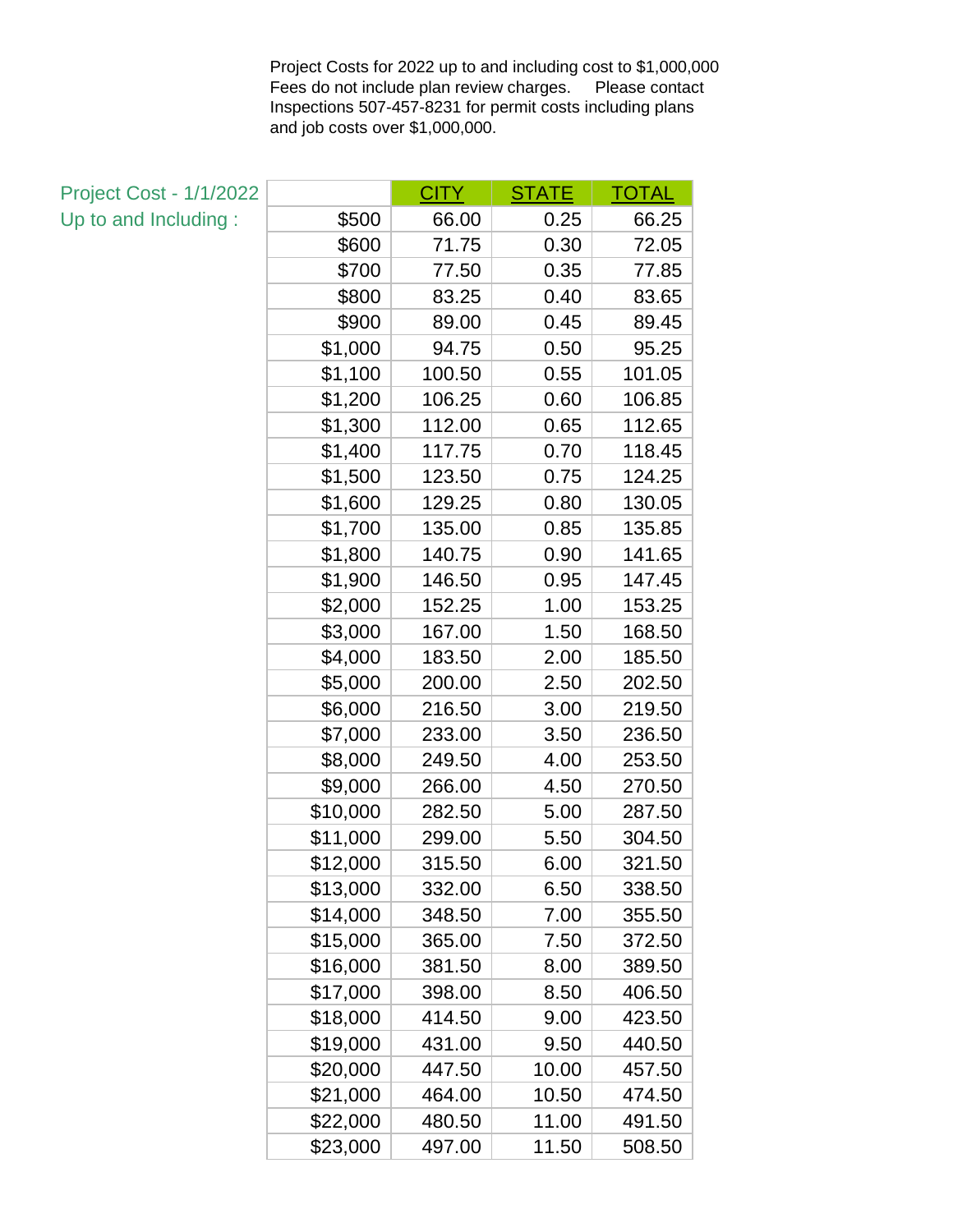| \$24,000 | 513.50 | 12.00 | 525.50 |
|----------|--------|-------|--------|
| \$25,000 | 530.00 | 12.50 | 542.50 |
| \$26,000 | 539.55 | 13.00 | 552.55 |
| \$27,000 | 551.10 | 13.50 | 564.60 |
| \$28,000 | 562.65 | 14.00 | 576.65 |
| \$29,000 | 574.20 | 14.50 | 588.70 |
| \$30,000 | 585.75 | 15.00 | 600.75 |
| \$31,000 | 597.30 | 15.50 | 612.80 |
| \$32,000 | 608.85 | 16.00 | 624.85 |
| \$33,000 | 620.40 | 16.50 | 636.90 |
| \$34,000 | 631.95 | 17.00 | 648.95 |
| \$35,000 | 643.50 | 17.50 | 661.00 |
| \$36,000 | 655.05 | 18.00 | 673.05 |
| \$37,000 | 666.60 | 18.50 | 685.10 |
| \$38,000 | 678.15 | 19.00 | 697.15 |
| \$39,000 | 689.70 | 19.50 | 709.20 |
| \$40,000 | 701.25 | 20.00 | 721.25 |
| \$41,000 | 712.80 | 20.50 | 733.30 |
| \$42,000 | 724.35 | 21.00 | 745.35 |
| \$43,000 | 735.90 | 21.50 | 757.40 |
| \$44,000 | 747.45 | 22.00 | 769.45 |
| \$45,000 | 759.00 | 22.50 | 781.50 |
| \$46,000 | 770.55 | 23.00 | 793.55 |
| \$47,000 | 782.10 | 23.50 | 805.60 |
| \$48,000 | 793.65 | 24.00 | 817.65 |
| \$49,000 | 805.20 | 24.50 | 829.70 |
| \$50,000 | 816.75 | 25.00 | 841.75 |
| \$51,000 | 824.15 | 25.50 | 849.65 |
| \$52,000 | 832.30 | 26.00 | 858.30 |
| \$53,000 | 840.45 | 26.50 | 866.95 |
| \$54,000 | 848.60 | 27.00 | 875.60 |
| \$55,000 | 856.75 | 27.50 | 884.25 |
| \$56,000 | 864.90 | 28.00 | 892.90 |
| \$57,000 | 873.05 | 28.50 | 901.55 |
| \$58,000 | 881.20 | 29.00 | 910.20 |
| \$59,000 | 889.35 | 29.50 | 918.85 |
| \$60,000 | 897.50 | 30.00 | 927.50 |
| \$61,000 | 905.65 | 30.50 | 936.15 |
| \$62,000 | 913.80 | 31.00 | 944.80 |
| \$63,000 | 921.95 | 31.50 | 953.45 |
| \$64,000 | 930.10 | 32.00 | 962.10 |
| \$65,000 | 938.25 | 32.50 | 970.75 |
| \$66,000 | 946.40 | 33.00 | 979.40 |
| \$67,000 | 954.55 | 33.50 | 988.05 |
| \$68,000 | 962.70 | 34.00 | 996.70 |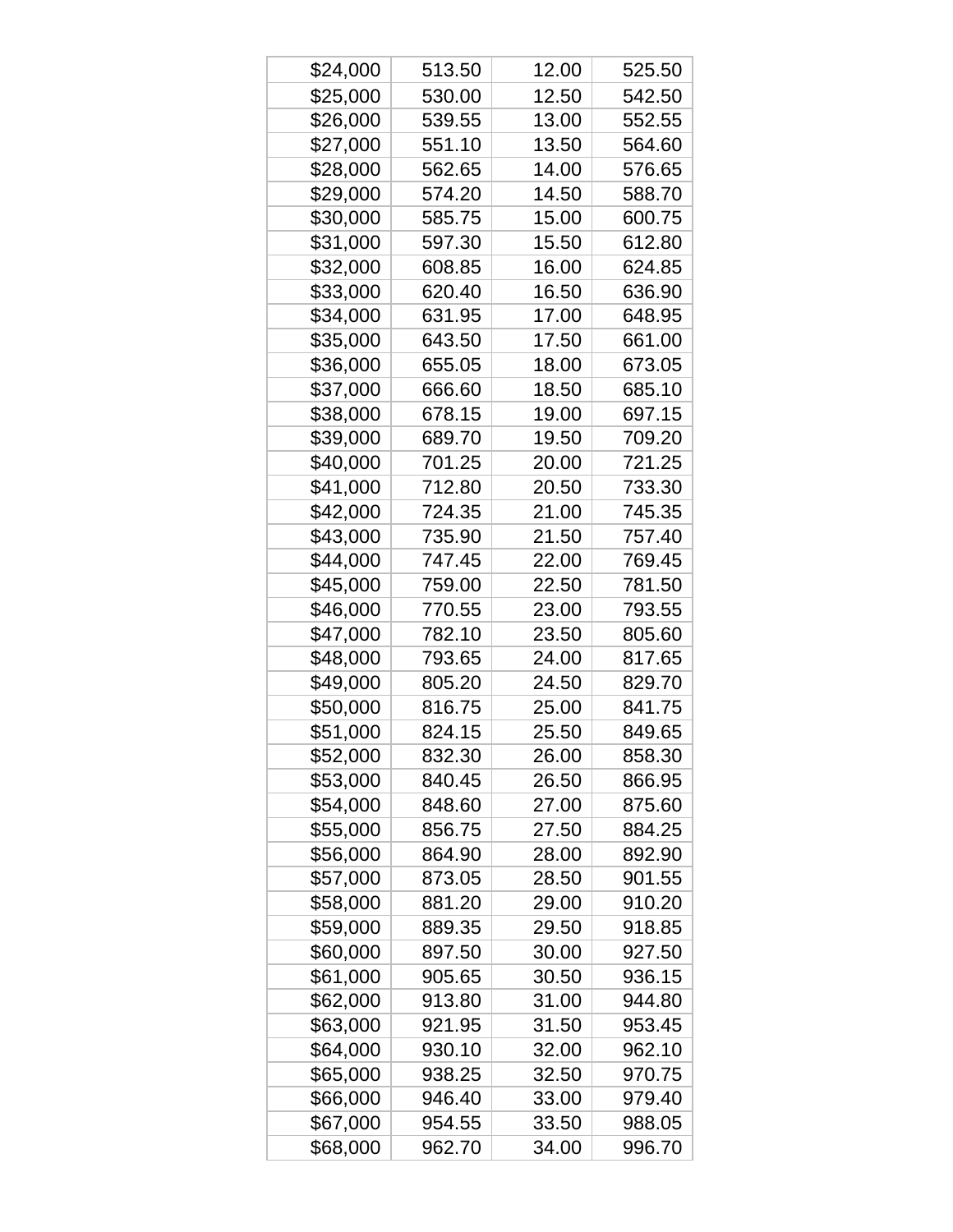| \$69,000  | 970.85  | 34.50 | 1005.35 |
|-----------|---------|-------|---------|
| \$70,000  | 979.00  | 35.00 | 1014.00 |
| \$71,000  | 987.15  | 35.50 | 1022.65 |
| \$72,000  | 995.30  | 36.00 | 1031.30 |
| \$73,000  | 1003.45 | 36.50 | 1039.95 |
| \$74,000  | 1011.60 | 37.00 | 1048.60 |
| \$75,000  | 1019.75 | 37.50 | 1057.25 |
| \$76,000  | 1027.90 | 38.00 | 1065.90 |
| \$77,000  | 1036.05 | 38.50 | 1074.55 |
| \$78,000  | 1044.20 | 39.00 | 1083.20 |
| \$79,000  | 1052.35 | 39.50 | 1091.85 |
| \$80,000  | 1060.50 | 40.00 | 1100.50 |
| \$81,000  | 1068.65 | 40.50 | 1109.15 |
| \$82,000  | 1076.80 | 41.00 | 1117.80 |
| \$83,000  | 1084.95 | 41.50 | 1126.45 |
| \$84,000  | 1093.10 | 42.00 | 1135.10 |
| \$85,000  | 1101.25 | 42.50 | 1143.75 |
| \$86,000  | 1109.40 | 43.00 | 1152.40 |
| \$87,000  | 1117.55 | 43.50 | 1161.05 |
| \$88,000  | 1125.70 | 44.00 | 1169.70 |
| \$89,000  | 1133.85 | 44.50 | 1178.35 |
| \$90,000  | 1142.00 | 45.00 | 1187.00 |
| \$91,000  | 1150.15 | 45.50 | 1195.65 |
| \$92,000  | 1158.30 | 46.00 | 1204.30 |
| \$93,000  | 1166.45 | 46.50 | 1212.95 |
| \$94,000  | 1174.60 | 47.00 | 1221.60 |
| \$95,000  | 1182.75 | 47.50 | 1230.25 |
| \$96,000  | 1190.90 | 48.00 | 1238.90 |
| \$97,000  | 1199.05 | 48.50 | 1247.55 |
| \$98,000  | 1207.20 | 49.00 | 1256.20 |
| \$99,000  | 1215.35 | 49.50 | 1264.85 |
| \$100,000 | 1223.50 | 50.00 | 1273.50 |
| \$101,000 | 1230.50 | 50.50 | 1281.00 |
| \$102,000 | 1237.00 | 51.00 | 1288.00 |
| \$103,000 | 1243.50 | 51.50 | 1295.00 |
| \$104,000 | 1250.00 | 52.00 | 1302.00 |
| \$105,000 | 1256.50 | 52.50 | 1309.00 |
| \$106,000 | 1263.00 | 53.00 | 1316.00 |
| \$107,000 | 1269.50 | 53.50 | 1323.00 |
| \$108,000 | 1276.00 | 54.00 | 1330.00 |
| \$109,000 | 1282.50 | 54.50 | 1337.00 |
| \$110,000 | 1289.00 | 55.00 | 1344.00 |
| \$111,000 | 1295.50 | 55.50 | 1351.00 |
| \$112,000 | 1302.00 | 56.00 | 1358.00 |
| \$113,000 | 1308.50 | 56.50 | 1365.00 |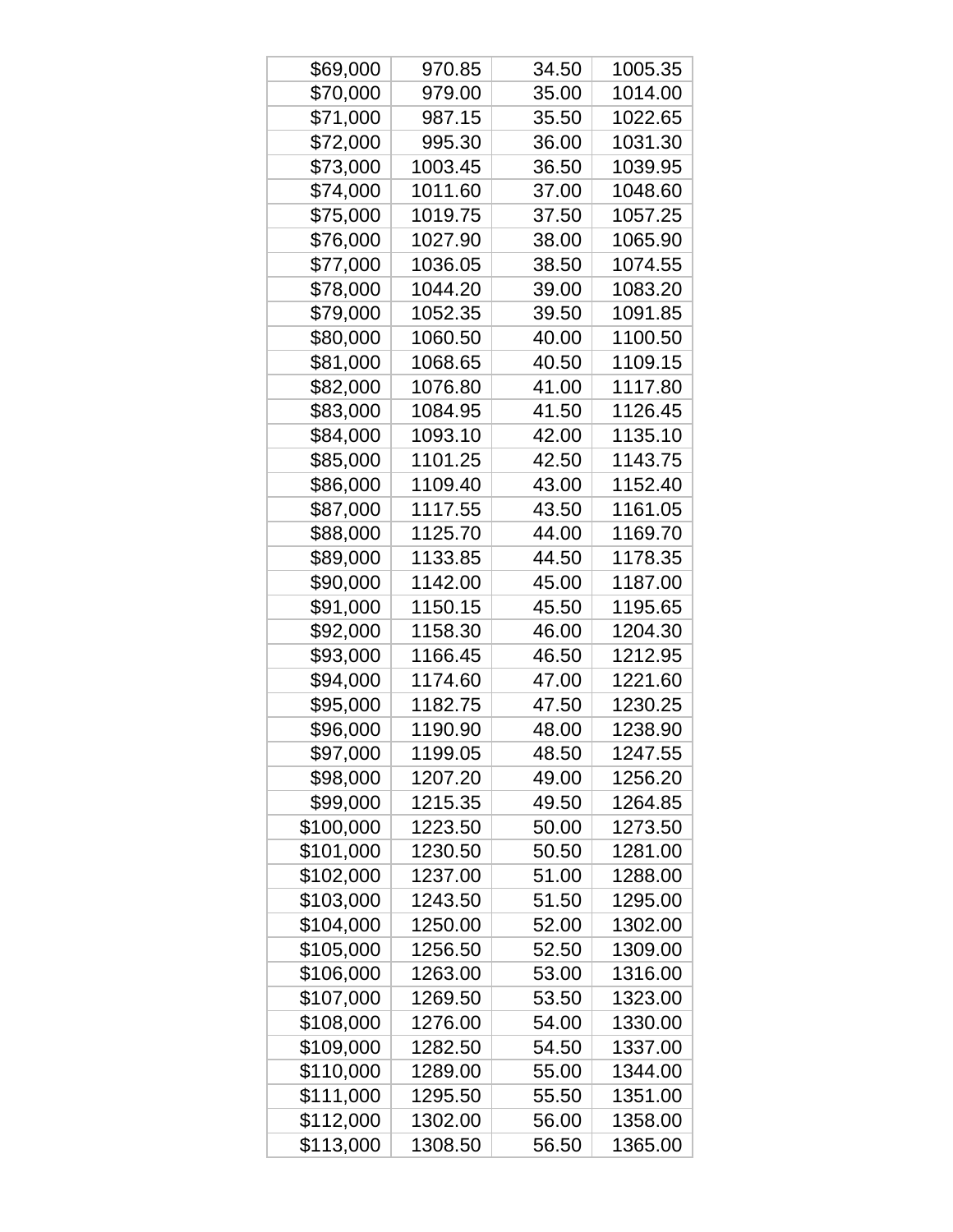| \$114,000 | 1315.00 | 57.00 | 1372.00 |
|-----------|---------|-------|---------|
| \$115,000 | 1321.50 | 57.50 | 1379.00 |
| \$116,000 | 1328.00 | 58.00 | 1386.00 |
| \$117,000 | 1334.50 | 58.50 | 1393.00 |
| \$118,000 | 1341.00 | 59.00 | 1400.00 |
| \$119,000 | 1347.50 | 59.50 | 1407.00 |
| \$120,000 | 1354.00 | 60.00 | 1414.00 |
| \$121,000 | 1360.50 | 60.50 | 1421.00 |
| \$122,000 | 1367.00 | 61.00 | 1428.00 |
| \$123,000 | 1373.50 | 61.50 | 1435.00 |
| \$124,000 | 1380.00 | 62.00 | 1442.00 |
| \$125,000 | 1386.50 | 62.50 | 1449.00 |
| \$126,000 | 1393.00 | 63.00 | 1456.00 |
| \$127,000 | 1399.50 | 63.50 | 1463.00 |
| \$128,000 | 1406.00 | 64.00 | 1470.00 |
| \$129,000 | 1412.50 | 64.50 | 1477.00 |
| \$130,000 | 1419.00 | 65.00 | 1484.00 |
| \$131,000 | 1425.50 | 65.50 | 1491.00 |
| \$132,000 | 1432.00 | 66.00 | 1498.00 |
| \$133,000 | 1438.50 | 66.50 | 1505.00 |
| \$134,000 | 1445.00 | 67.00 | 1512.00 |
| \$135,000 | 1451.50 | 67.50 | 1519.00 |
| \$136,000 | 1458.00 | 68.00 | 1526.00 |
| \$137,000 | 1464.50 | 68.50 | 1533.00 |
| \$138,000 | 1471.00 | 69.00 | 1540.00 |
| \$139,000 | 1477.50 | 69.50 | 1547.00 |
| \$140,000 | 1484.00 | 70.00 | 1554.00 |
| \$141,000 | 1490.50 | 70.50 | 1561.00 |
| \$142,000 | 1497.00 | 71.00 | 1568.00 |
| \$143,000 | 1503.50 | 71.50 | 1575.00 |
| \$144,000 | 1510.00 | 72.00 | 1582.00 |
| \$145,000 | 1516.50 | 72.50 | 1589.00 |
| \$146,000 | 1523.00 | 73.00 | 1596.00 |
| \$147,000 | 1529.50 | 73.50 | 1603.00 |
| \$148,000 | 1536.00 | 74.00 | 1610.00 |
| \$149,000 | 1542.50 | 74.50 | 1617.00 |
| \$150,000 | 1549.00 | 75.00 | 1624.00 |
| \$151,000 | 1555.50 | 75.50 | 1631.00 |
| \$152,000 | 1562.00 | 76.00 | 1638.00 |
| \$153,000 | 1568.50 | 76.50 | 1645.00 |
| \$154,000 | 1575.00 | 77.00 | 1652.00 |
| \$155,000 | 1581.50 | 77.50 | 1659.00 |
| \$156,000 | 1588.00 | 78.00 | 1666.00 |
| \$157,000 | 1594.50 | 78.50 | 1673.00 |
| \$158,000 | 1601.00 | 79.00 | 1680.00 |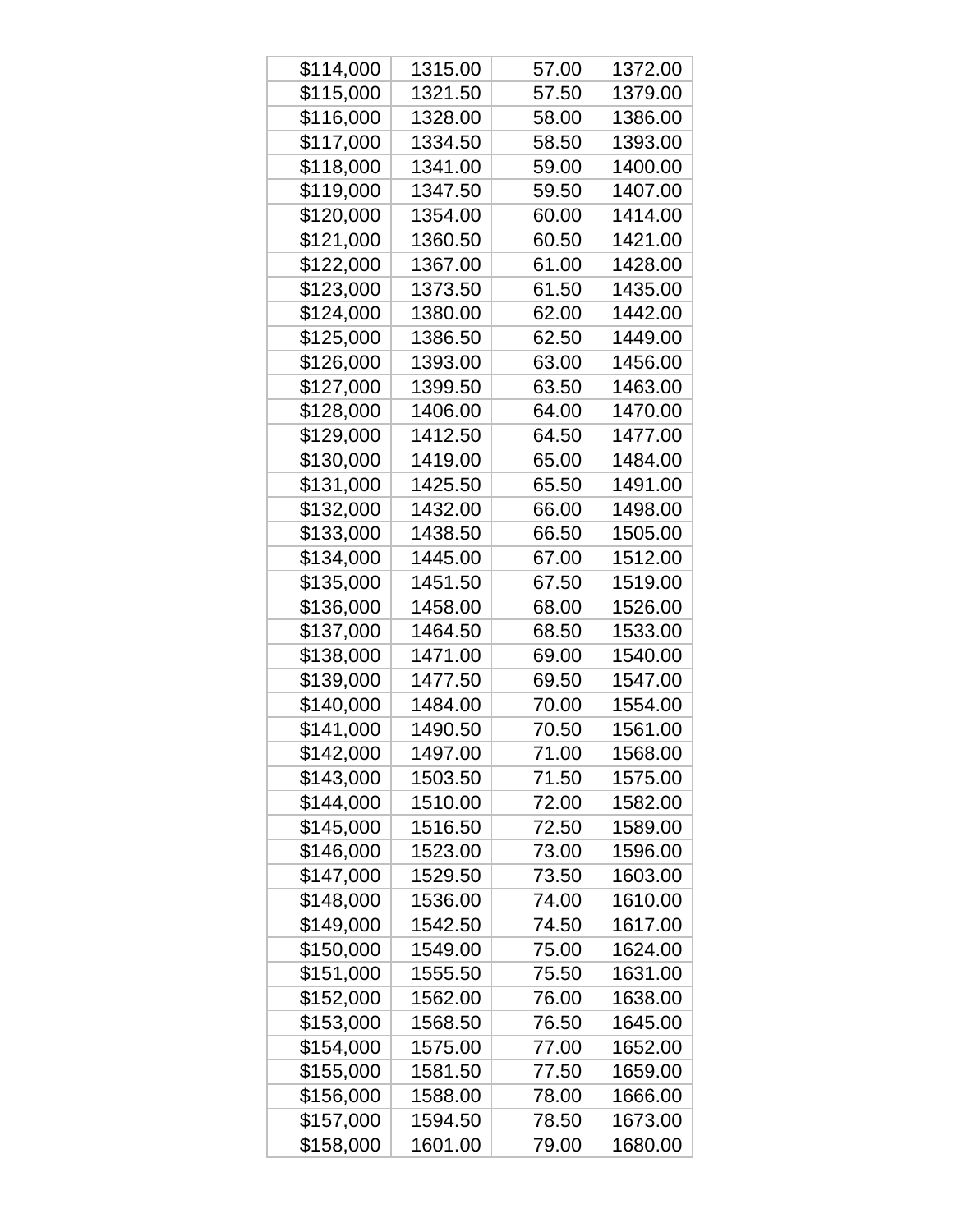| \$159,000 | 1607.50 | 79.50  | 1687.00 |
|-----------|---------|--------|---------|
| \$160,000 | 1614.00 | 80.00  | 1694.00 |
| \$161,000 | 1620.50 | 80.50  | 1701.00 |
| \$162,000 | 1627.00 | 81.00  | 1708.00 |
| \$163,000 | 1633.50 | 81.50  | 1715.00 |
| \$164,000 | 1640.00 | 82.00  | 1722.00 |
| \$165,000 | 1646.50 | 82.50  | 1729.00 |
| \$166,000 | 1653.00 | 83.00  | 1736.00 |
| \$167,000 | 1659.50 | 83.50  | 1743.00 |
| \$168,000 | 1666.00 | 84.00  | 1750.00 |
| \$169,000 | 1672.50 | 84.50  | 1757.00 |
| \$170,000 | 1679.00 | 85.00  | 1764.00 |
| \$171,000 | 1685.50 | 85.50  | 1771.00 |
| \$172,000 | 1692.00 | 86.00  | 1778.00 |
| \$173,000 | 1698.50 | 86.50  | 1785.00 |
| \$174,000 | 1705.00 | 87.00  | 1792.00 |
| \$175,000 | 1711.50 | 87.50  | 1799.00 |
| \$176,000 | 1718.00 | 88.00  | 1806.00 |
| \$177,000 | 1724.50 | 88.50  | 1813.00 |
| \$178,000 | 1731.00 | 89.00  | 1820.00 |
| \$179,000 | 1737.50 | 89.50  | 1827.00 |
| \$180,000 | 1744.00 | 90.00  | 1834.00 |
| \$181,000 | 1750.50 | 90.50  | 1841.00 |
| \$182,000 | 1757.00 | 91.00  | 1848.00 |
| \$183,000 | 1763.50 | 91.50  | 1855.00 |
| \$184,000 | 1770.00 | 92.00  | 1862.00 |
| \$185,000 | 1776.50 | 92.50  | 1869.00 |
| \$186,000 | 1783.00 | 93.00  | 1876.00 |
| \$187,000 | 1789.50 | 93.50  | 1883.00 |
| \$188,000 | 1796.00 | 94.00  | 1890.00 |
| \$189,000 | 1802.50 | 94.50  | 1897.00 |
| \$190,000 | 1809.00 | 95.00  | 1904.00 |
| \$191,000 | 1815.50 | 95.50  | 1911.00 |
| \$192,000 | 1822.00 | 96.00  | 1918.00 |
| \$193,000 | 1828.50 | 96.50  | 1925.00 |
| \$194,000 | 1835.00 | 97.00  | 1932.00 |
| \$195,000 | 1841.50 | 97.50  | 1939.00 |
| \$196,000 | 1848.00 | 98.00  | 1946.00 |
| \$197,000 | 1854.50 | 98.50  | 1953.00 |
| \$198,000 | 1861.00 | 99.00  | 1960.00 |
| \$199,000 | 1867.50 | 99.50  | 1967.00 |
| \$200,000 | 1874.00 | 100.00 | 1974.00 |
| \$201,000 | 1880.50 | 100.50 | 1981.00 |
| \$202,000 | 1887.00 | 101.00 | 1988.00 |
| \$203,000 | 1893.50 | 101.50 | 1995.00 |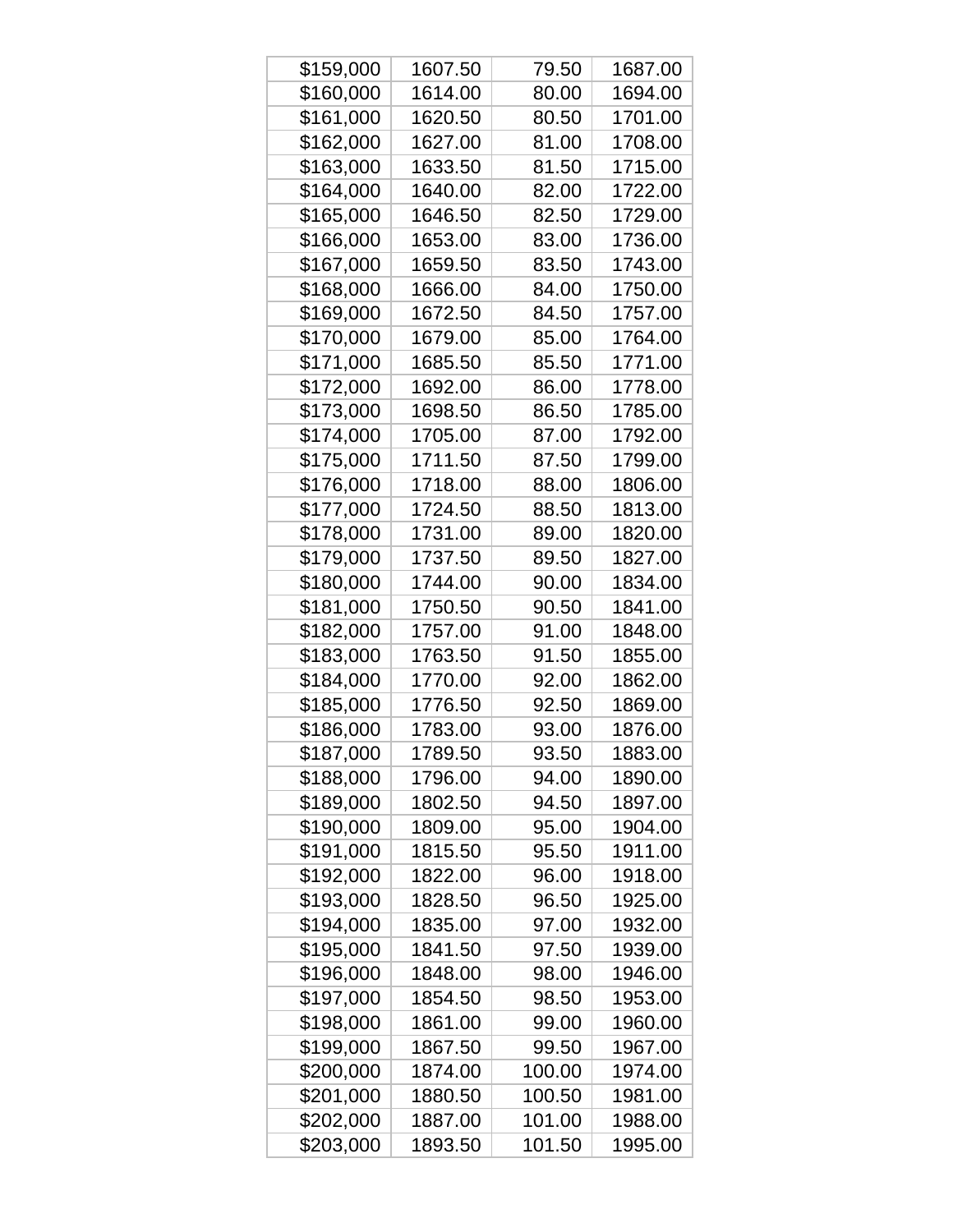| \$204,000 | 1900.00 | 102.00 | 2002.00 |
|-----------|---------|--------|---------|
| \$205,000 | 1906.50 | 102.50 | 2009.00 |
| \$206,000 | 1913.00 | 103.00 | 2016.00 |
| \$207,000 | 1919.50 | 103.50 | 2023.00 |
| \$208,000 | 1926.00 | 104.00 | 2030.00 |
| \$209,000 | 1932.50 | 104.50 | 2037.00 |
| \$210,000 | 1939.00 | 105.00 | 2044.00 |
| \$211,000 | 1945.50 | 105.50 | 2051.00 |
| \$212,000 | 1952.00 | 106.00 | 2058.00 |
| \$213,000 | 1958.50 | 106.50 | 2065.00 |
| \$214,000 | 1965.00 | 107.00 | 2072.00 |
| \$215,000 | 1971.50 | 107.50 | 2079.00 |
| \$216,000 | 1978.00 | 108.00 | 2086.00 |
| \$217,000 | 1984.50 | 108.50 | 2093.00 |
| \$218,000 | 1991.00 | 109.00 | 2100.00 |
| \$219,000 | 1997.50 | 109.50 | 2107.00 |
| \$220,000 | 2004.00 | 110.00 | 2114.00 |
| \$221,000 | 2010.50 | 110.50 | 2121.00 |
| \$222,000 | 2017.00 | 111.00 | 2128.00 |
| \$223,000 | 2023.50 | 111.50 | 2135.00 |
| \$224,000 | 2030.00 | 112.00 | 2142.00 |
| \$225,000 | 2036.50 | 112.50 | 2149.00 |
| \$226,000 | 2043.00 | 113.00 | 2156.00 |
| \$227,000 | 2049.50 | 113.50 | 2163.00 |
| \$228,000 | 2056.00 | 114.00 | 2170.00 |
| \$229,000 | 2062.50 | 114.50 | 2177.00 |
| \$230,000 | 2069.00 | 115.00 | 2184.00 |
| \$231,000 | 2075.50 | 115.50 | 2191.00 |
| \$232,000 | 2082.00 | 116.00 | 2198.00 |
| \$233,000 | 2088.50 | 116.50 | 2205.00 |
| \$234,000 | 2095.00 | 117.00 | 2212.00 |
| \$235,000 | 2101.50 | 117.50 | 2219.00 |
| \$236,000 | 2108.00 | 118.00 | 2226.00 |
| \$237,000 | 2114.50 | 118.50 | 2233.00 |
| \$238,000 | 2121.00 | 119.00 | 2240.00 |
| \$239,000 | 2127.50 | 119.50 | 2247.00 |
| \$240,000 | 2134.00 | 120.00 | 2254.00 |
| \$241,000 | 2140.50 | 120.50 | 2261.00 |
| \$242,000 | 2147.00 | 121.00 | 2268.00 |
| \$243,000 | 2153.50 | 121.50 | 2275.00 |
| \$244,000 | 2160.00 | 122.00 | 2282.00 |
| \$245,000 | 2166.50 | 122.50 | 2289.00 |
| \$246,000 | 2173.00 | 123.00 | 2296.00 |
| \$247,000 | 2179.50 | 123.50 | 2303.00 |
| \$248,000 | 2186.00 | 124.00 | 2310.00 |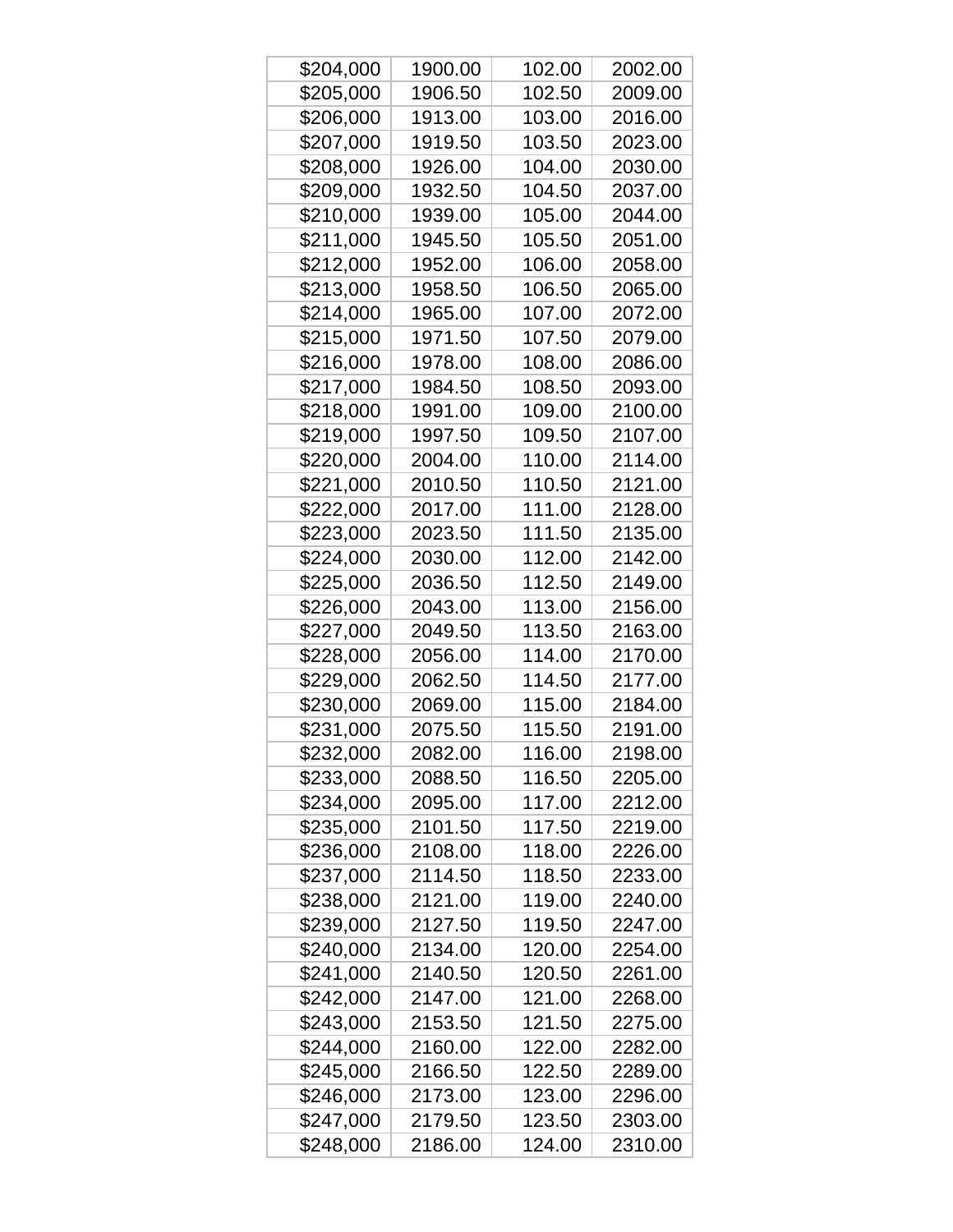| \$249,000 | 2192.50 | 124.50 | 2317.00 |
|-----------|---------|--------|---------|
| \$250,000 | 2199.00 | 125.00 | 2324.00 |
| \$251,000 | 2205.50 | 125.50 | 2331.00 |
| \$252,000 | 2212.00 | 126.00 | 2338.00 |
| \$253,000 | 2218.50 | 126.50 | 2345.00 |
| \$254,000 | 2225.00 | 127.00 | 2352.00 |
| \$255,000 | 2231.50 | 127.50 | 2359.00 |
| \$256,000 | 2238.00 | 128.00 | 2366.00 |
| \$257,000 | 2244.50 | 128.50 | 2373.00 |
| \$258,000 | 2251.00 | 129.00 | 2380.00 |
| \$259,000 | 2257.50 | 129.50 | 2387.00 |
| \$260,000 | 2264.00 | 130.00 | 2394.00 |
| \$261,000 | 2270.50 | 130.50 | 2401.00 |
| \$262,000 | 2277.00 | 131.00 | 2408.00 |
| \$263,000 | 2283.50 | 131.50 | 2415.00 |
| \$264,000 | 2290.00 | 132.00 | 2422.00 |
| \$265,000 | 2296.50 | 132.50 | 2429.00 |
| \$266,000 | 2303.00 | 133.00 | 2436.00 |
| \$267,000 | 2309.50 | 133.50 | 2443.00 |
| \$268,000 | 2316.00 | 134.00 | 2450.00 |
| \$269,000 | 2322.50 | 134.50 | 2457.00 |
| \$270,000 | 2329.00 | 135.00 | 2464.00 |
| \$271,000 | 2335.50 | 135.50 | 2471.00 |
| \$272,000 | 2342.00 | 136.00 | 2478.00 |
| \$273,000 | 2348.50 | 136.50 | 2485.00 |
| \$274,000 | 2355.00 | 137.00 | 2492.00 |
| \$275,000 | 2361.50 | 137.50 | 2499.00 |
| \$276,000 | 2368.00 | 138.00 | 2506.00 |
| \$277,000 | 2374.50 | 138.50 | 2513.00 |
| \$278,000 | 2381.00 | 139.00 | 2520.00 |
| \$279,000 | 2387.50 | 139.50 | 2527.00 |
| \$280,000 | 2394.00 | 140.00 | 2534.00 |
| \$281,000 | 2400.50 | 140.50 | 2541.00 |
| \$282,000 | 2407.00 | 141.00 | 2548.00 |
| \$283,000 | 2413.50 | 141.50 | 2555.00 |
| \$284,000 | 2420.00 | 142.00 | 2562.00 |
| \$285,000 | 2426.50 | 142.50 | 2569.00 |
| \$286,000 | 2433.00 | 143.00 | 2576.00 |
| \$287,000 | 2439.50 | 143.50 | 2583.00 |
| \$288,000 | 2446.00 | 144.00 | 2590.00 |
| \$289,000 | 2452.50 | 144.50 | 2597.00 |
| \$290,000 | 2459.00 | 145.00 | 2604.00 |
| \$291,000 | 2465.50 | 145.50 | 2611.00 |
| \$292,000 | 2472.00 | 146.00 | 2618.00 |
| \$293,000 | 2478.50 | 146.50 | 2625.00 |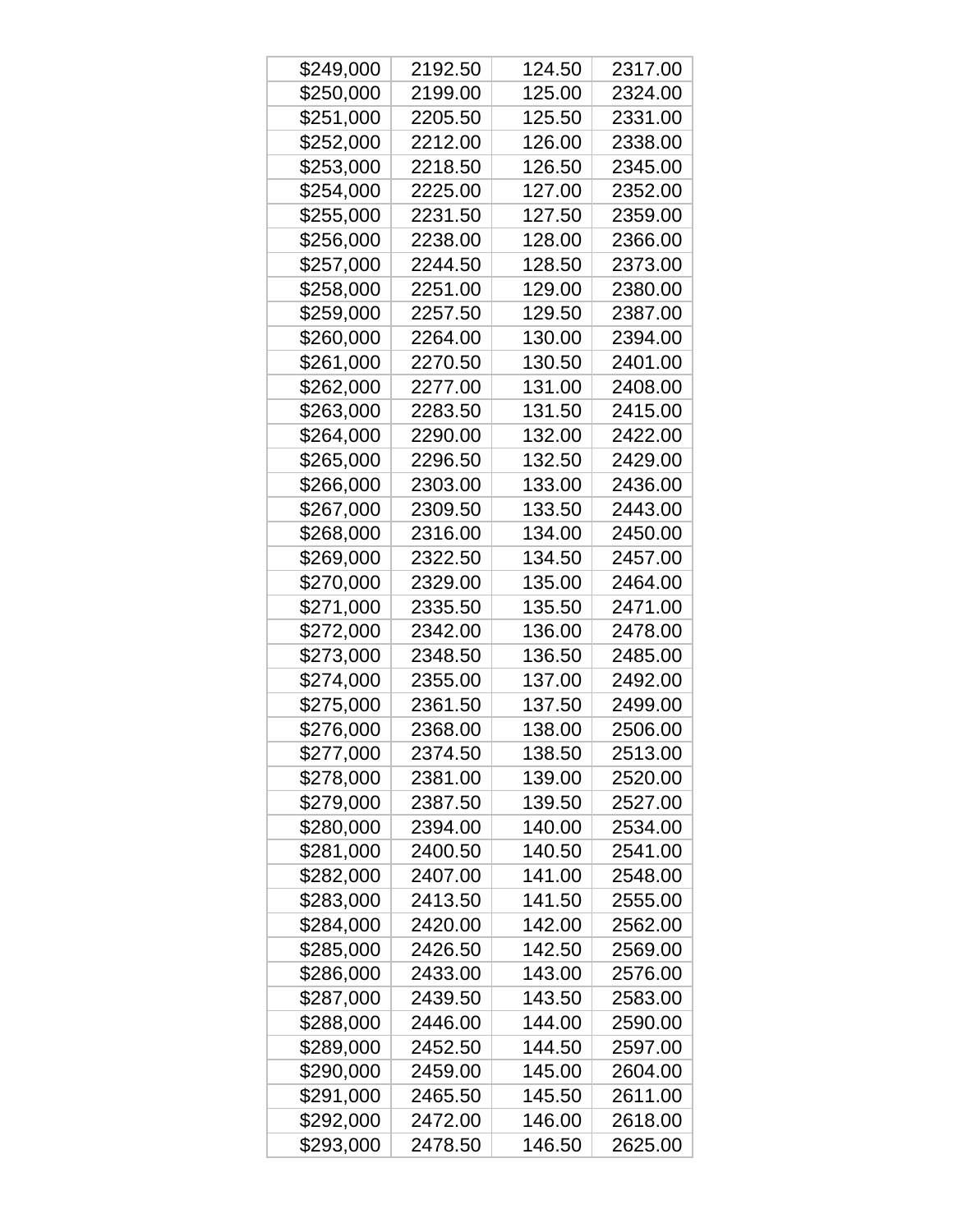| \$294,000 | 2485.00 | 147.00 | 2632.00 |
|-----------|---------|--------|---------|
| \$295,000 | 2491.50 | 147.50 | 2639.00 |
| \$296,000 | 2498.00 | 148.00 | 2646.00 |
| \$297,000 | 2504.50 | 148.50 | 2653.00 |
| \$298,000 | 2511.00 | 149.00 | 2660.00 |
| \$299,000 | 2517.50 | 149.50 | 2667.00 |
| \$300,000 | 2524.00 | 150.00 | 2674.00 |
| \$301,000 | 2530.50 | 150.50 | 2681.00 |
| \$302,000 | 2537.00 | 151.00 | 2688.00 |
| \$303,000 | 2543.50 | 151.50 | 2695.00 |
| \$304,000 | 2550.00 | 152.00 | 2702.00 |
| \$305,000 | 2556.50 | 152.50 | 2709.00 |
| \$306,000 | 2563.00 | 153.00 | 2716.00 |
| \$307,000 | 2569.50 | 153.50 | 2723.00 |
| \$308,000 | 2576.00 | 154.00 | 2730.00 |
| \$309,000 | 2582.50 | 154.50 | 2737.00 |
| \$310,000 | 2589.00 | 155.00 | 2744.00 |
| \$311,000 | 2595.50 | 155.50 | 2751.00 |
| \$312,000 | 2602.00 | 156.00 | 2758.00 |
| \$313,000 | 2608.50 | 156.50 | 2765.00 |
| \$314,000 | 2615.00 | 157.00 | 2772.00 |
| \$315,000 | 2621.50 | 157.50 | 2779.00 |
| \$316,000 | 2628.00 | 158.00 | 2786.00 |
| \$317,000 | 2634.50 | 158.50 | 2793.00 |
| \$318,000 | 2641.00 | 159.00 | 2800.00 |
| \$319,000 | 2647.50 | 159.50 | 2807.00 |
| \$320,000 | 2654.00 | 160.00 | 2814.00 |
| \$321,000 | 2660.50 | 160.50 | 2821.00 |
| \$322,000 | 2667.00 | 161.00 | 2828.00 |
| \$323,000 | 2673.50 | 161.50 | 2835.00 |
| \$324,000 | 2680.00 | 162.00 | 2842.00 |
| \$325,000 | 2686.50 | 162.50 | 2849.00 |
| \$326,000 | 2693.00 | 163.00 | 2856.00 |
| \$327,000 | 2699.50 | 163.50 | 2863.00 |
| \$328,000 | 2706.00 | 164.00 | 2870.00 |
| \$329,000 | 2712.50 | 164.50 | 2877.00 |
| \$330,000 | 2719.00 | 165.00 | 2884.00 |
| \$331,000 | 2725.50 | 165.50 | 2891.00 |
| \$332,000 | 2732.00 | 166.00 | 2898.00 |
| \$333,000 | 2738.50 | 166.50 | 2905.00 |
| \$334,000 | 2745.00 | 167.00 | 2912.00 |
| \$335,000 | 2751.50 | 167.50 | 2919.00 |
| \$336,000 | 2758.00 | 168.00 | 2926.00 |
| \$337,000 | 2764.50 | 168.50 | 2933.00 |
| \$338,000 | 2771.00 | 169.00 | 2940.00 |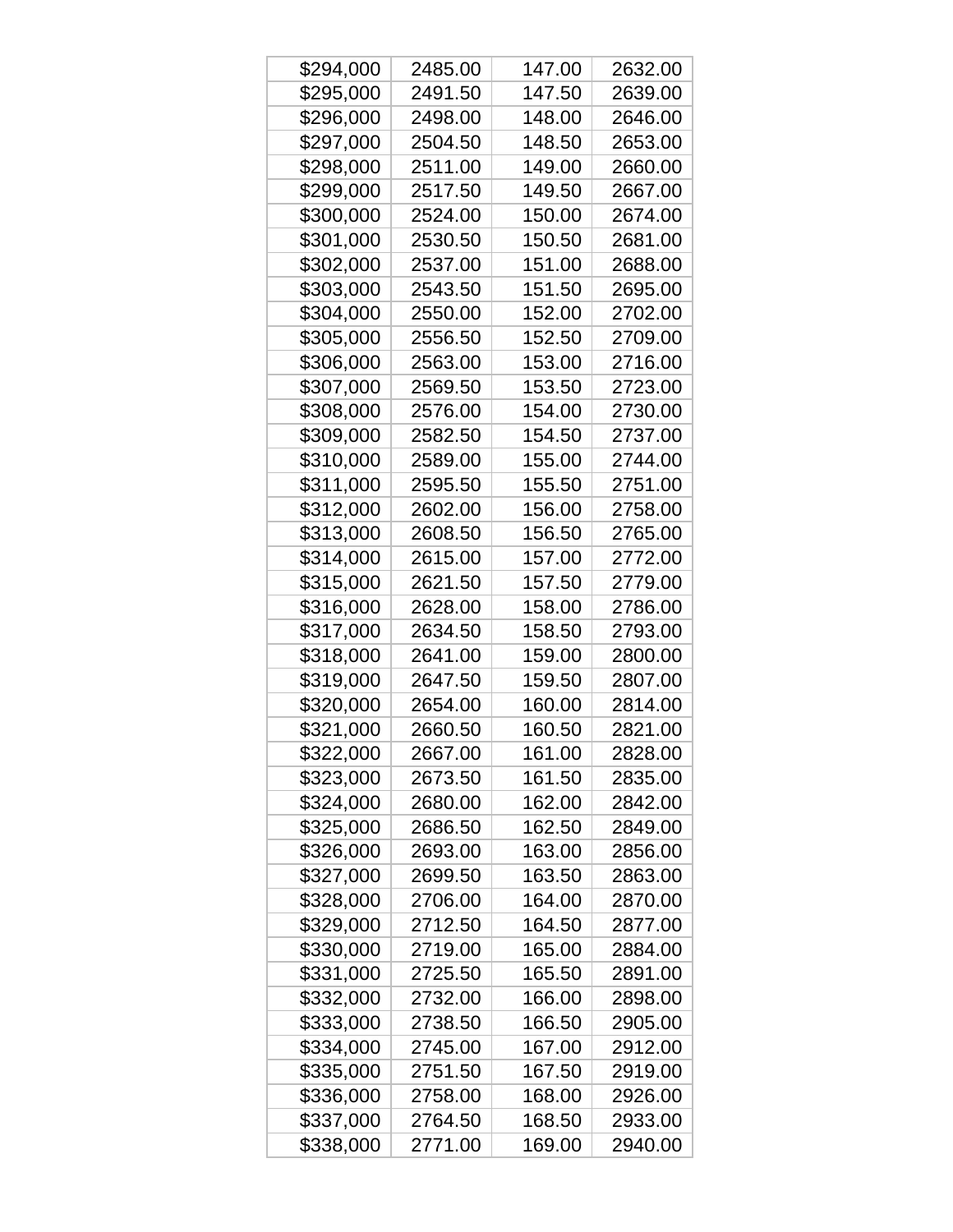| \$339,000 | 2777.50 | 169.50 | 2947.00 |
|-----------|---------|--------|---------|
| \$340,000 | 2784.00 | 170.00 | 2954.00 |
| \$341,000 | 2790.50 | 170.50 | 2961.00 |
| \$342,000 | 2797.00 | 171.00 | 2968.00 |
| \$343,000 | 2803.50 | 171.50 | 2975.00 |
| \$344,000 | 2810.00 | 172.00 | 2982.00 |
| \$345,000 | 2816.50 | 172.50 | 2989.00 |
| \$346,000 | 2823.00 | 173.00 | 2996.00 |
| \$347,000 | 2829.50 | 173.50 | 3003.00 |
| \$348,000 | 2836.00 | 174.00 | 3010.00 |
| \$349,000 | 2842.50 | 174.50 | 3017.00 |
| \$350,000 | 2849.00 | 175.00 | 3024.00 |
| \$351,000 | 2855.50 | 175.50 | 3031.00 |
| \$352,000 | 2862.00 | 176.00 | 3038.00 |
| \$353,000 | 2868.50 | 176.50 | 3045.00 |
| \$354,000 | 2875.00 | 177.00 | 3052.00 |
| \$355,000 | 2881.50 | 177.50 | 3059.00 |
| \$356,000 | 2888.00 | 178.00 | 3066.00 |
| \$357,000 | 2894.50 | 178.50 | 3073.00 |
| \$358,000 | 2901.00 | 179.00 | 3080.00 |
| \$359,000 | 2907.50 | 179.50 | 3087.00 |
| \$360,000 | 2914.00 | 180.00 | 3094.00 |
| \$361,000 | 2920.50 | 180.50 | 3101.00 |
| \$362,000 | 2927.00 | 181.00 | 3108.00 |
| \$363,000 | 2933.50 | 181.50 | 3115.00 |
| \$364,000 | 2940.00 | 182.00 | 3122.00 |
| \$365,000 | 2946.50 | 182.50 | 3129.00 |
| \$366,000 | 2953.00 | 183.00 | 3136.00 |
| \$367,000 | 2959.50 | 183.50 | 3143.00 |
| \$368,000 | 2966.00 | 184.00 | 3150.00 |
| \$369,000 | 2972.50 | 184.50 | 3157.00 |
| \$370,000 | 2979.00 | 185.00 | 3164.00 |
| \$371,000 | 2985.50 | 185.50 | 3171.00 |
| \$372,000 | 2992.00 | 186.00 | 3178.00 |
| \$373,000 | 2998.50 | 186.50 | 3185.00 |
| \$374,000 | 3005.00 | 187.00 | 3192.00 |
| \$375,000 | 3011.50 | 187.50 | 3199.00 |
| \$376,000 | 3018.00 | 188.00 | 3206.00 |
| \$377,000 | 3024.50 | 188.50 | 3213.00 |
| \$378,000 | 3031.00 | 189.00 | 3220.00 |
| \$379,000 | 3037.50 | 189.50 | 3227.00 |
| \$380,000 | 3044.00 | 190.00 | 3234.00 |
| \$381,000 | 3050.50 | 190.50 | 3241.00 |
| \$382,000 | 3057.00 | 191.00 | 3248.00 |
| \$383,000 | 3063.50 | 191.50 | 3255.00 |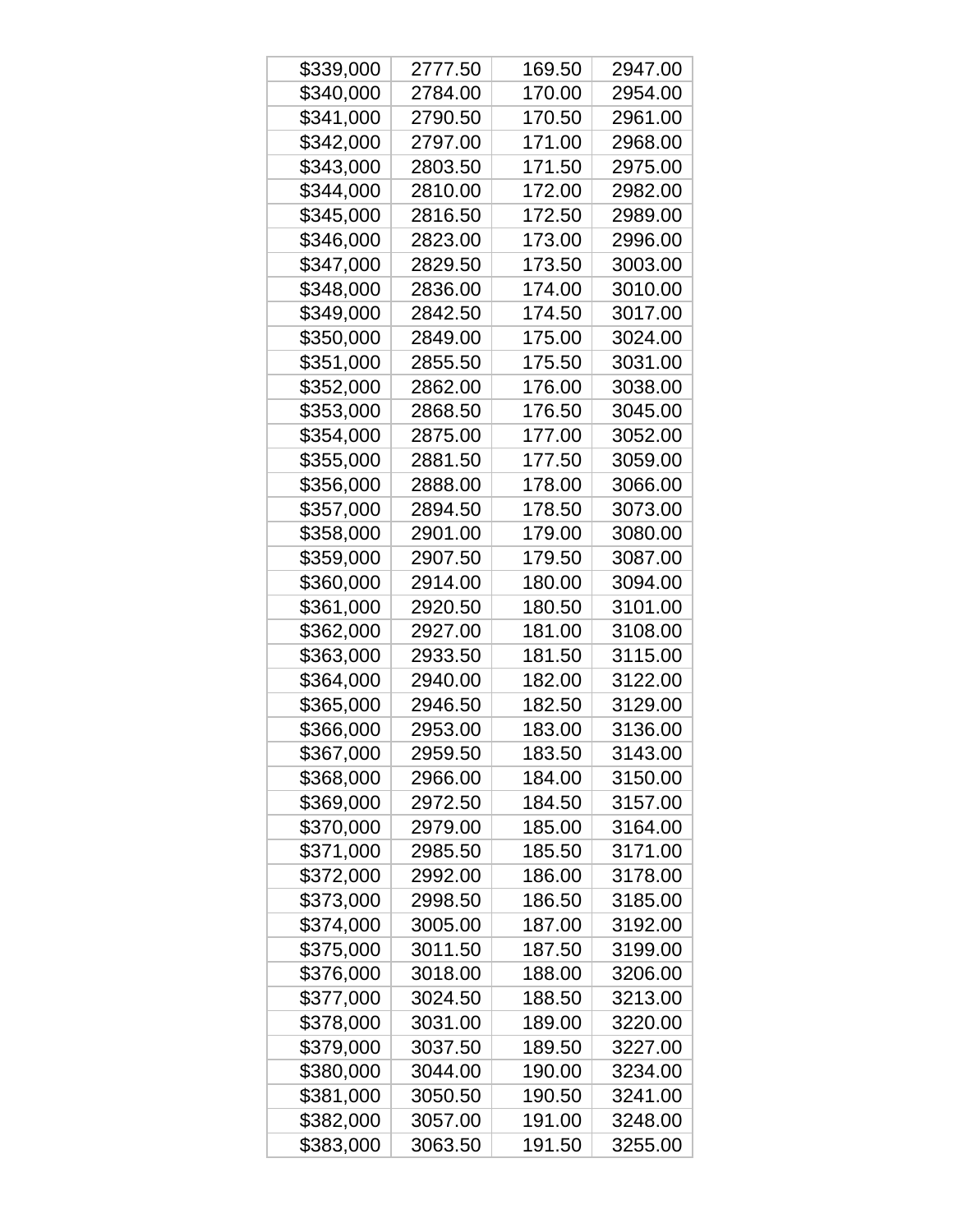| \$384,000 | 3070.00 | 192.00 | 3262.00 |
|-----------|---------|--------|---------|
| \$385,000 | 3076.50 | 192.50 | 3269.00 |
| \$386,000 | 3083.00 | 193.00 | 3276.00 |
| \$387,000 | 3089.50 | 193.50 | 3283.00 |
| \$388,000 | 3096.00 | 194.00 | 3290.00 |
| \$389,000 | 3102.50 | 194.50 | 3297.00 |
| \$390,000 | 3109.00 | 195.00 | 3304.00 |
| \$391,000 | 3115.50 | 195.50 | 3311.00 |
| \$392,000 | 3122.00 | 196.00 | 3318.00 |
| \$393,000 | 3128.50 | 196.50 | 3325.00 |
| \$394,000 | 3135.00 | 197.00 | 3332.00 |
| \$395,000 | 3141.50 | 197.50 | 3339.00 |
| \$396,000 | 3148.00 | 198.00 | 3346.00 |
| \$397,000 | 3154.50 | 198.50 | 3353.00 |
| \$398,000 | 3161.00 | 199.00 | 3360.00 |
| \$399,000 | 3167.50 | 199.50 | 3367.00 |
| \$400,000 | 3174.00 | 200.00 | 3374.00 |
| \$401,000 | 3180.50 | 200.50 | 3381.00 |
| \$402,000 | 3187.00 | 201.00 | 3388.00 |
| \$403,000 | 3193.50 | 201.50 | 3395.00 |
| \$404,000 | 3200.00 | 202.00 | 3402.00 |
| \$405,000 | 3206.50 | 202.50 | 3409.00 |
| \$406,000 | 3213.00 | 203.00 | 3416.00 |
| \$407,000 | 3219.50 | 203.50 | 3423.00 |
| \$408,000 | 3226.00 | 204.00 | 3430.00 |
| \$409,000 | 3232.50 | 204.50 | 3437.00 |
| \$410,000 | 3239.00 | 205.00 | 3444.00 |
| \$411,000 | 3245.50 | 205.50 | 3451.00 |
| \$412,000 | 3252.00 | 206.00 | 3458.00 |
| \$413,000 | 3258.50 | 206.50 | 3465.00 |
| \$414,000 | 3265.00 | 207.00 | 3472.00 |
| \$415,000 | 3271.50 | 207.50 | 3479.00 |
| \$416,000 | 3278.00 | 208.00 | 3486.00 |
| \$417,000 | 3284.50 | 208.50 | 3493.00 |
| \$418,000 | 3291.00 | 209.00 | 3500.00 |
| \$419,000 | 3297.50 | 209.50 | 3507.00 |
| \$420,000 | 3304.00 | 210.00 | 3514.00 |
| \$421,000 | 3310.50 | 210.50 | 3521.00 |
| \$422,000 | 3317.00 | 211.00 | 3528.00 |
| \$423,000 | 3323.50 | 211.50 | 3535.00 |
| \$424,000 | 3330.00 | 212.00 | 3542.00 |
| \$425,000 | 3336.50 | 212.50 | 3549.00 |
| \$426,000 | 3343.00 | 213.00 | 3556.00 |
| \$427,000 | 3349.50 | 213.50 | 3563.00 |
| \$428,000 | 3356.00 | 214.00 | 3570.00 |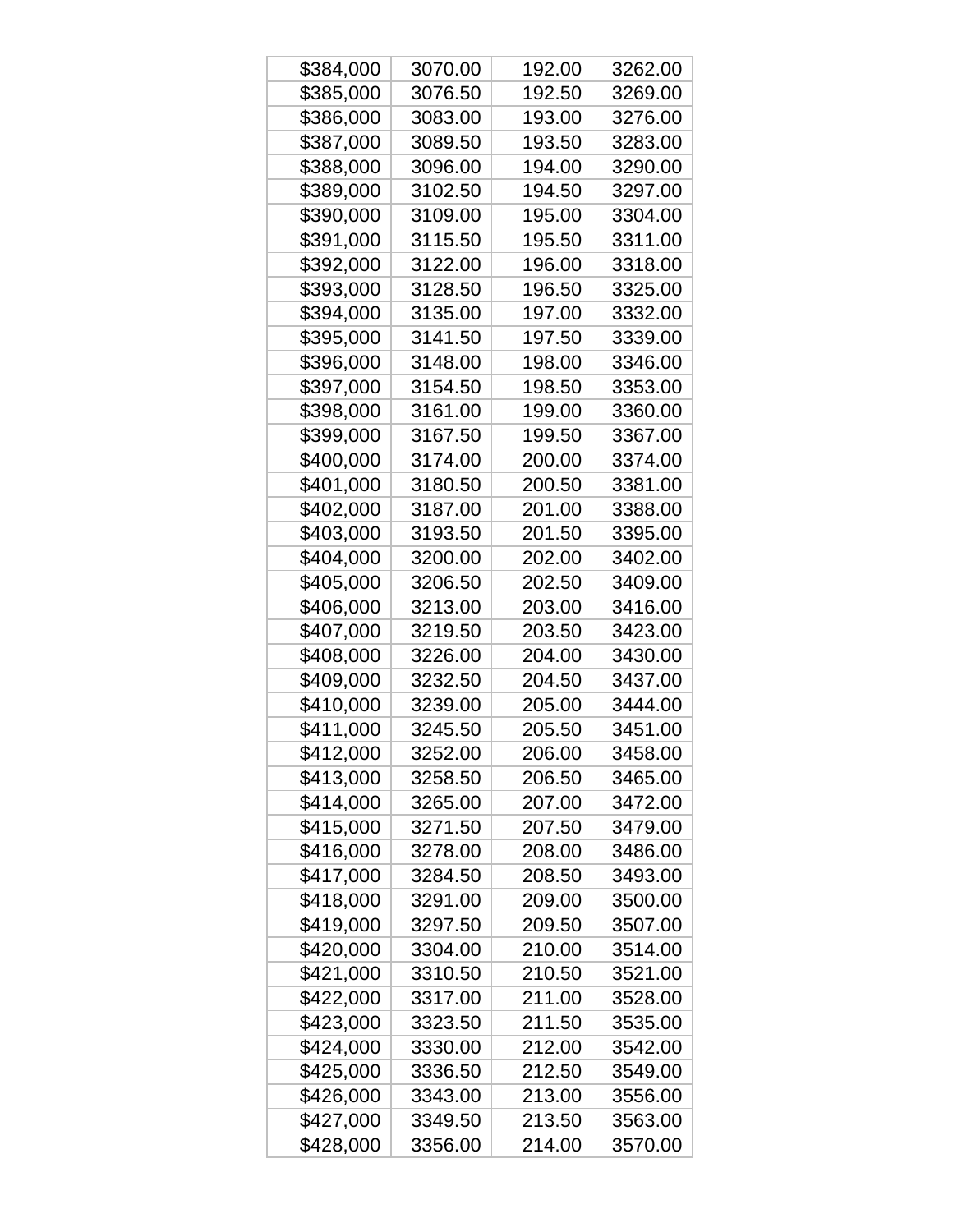| \$429,000 | 3362.50 | 214.50 | 3577.00 |
|-----------|---------|--------|---------|
| \$430,000 | 3369.00 | 215.00 | 3584.00 |
| \$431,000 | 3375.50 | 215.50 | 3591.00 |
| \$432,000 | 3382.00 | 216.00 | 3598.00 |
| \$433,000 | 3388.50 | 216.50 | 3605.00 |
| \$434,000 | 3395.00 | 217.00 | 3612.00 |
| \$435,000 | 3401.50 | 217.50 | 3619.00 |
| \$436,000 | 3408.00 | 218.00 | 3626.00 |
| \$437,000 | 3414.50 | 218.50 | 3633.00 |
| \$438,000 | 3421.00 | 219.00 | 3640.00 |
| \$439,000 | 3427.50 | 219.50 | 3647.00 |
| \$440,000 | 3434.00 | 220.00 | 3654.00 |
| \$441,000 | 3440.50 | 220.50 | 3661.00 |
| \$442,000 | 3447.00 | 221.00 | 3668.00 |
| \$443,000 | 3453.50 | 221.50 | 3675.00 |
| \$444,000 | 3460.00 | 222.00 | 3682.00 |
| \$445,000 | 3466.50 | 222.50 | 3689.00 |
| \$446,000 | 3473.00 | 223.00 | 3696.00 |
| \$447,000 | 3479.50 | 223.50 | 3703.00 |
| \$448,000 | 3486.00 | 224.00 | 3710.00 |
| \$449,000 | 3492.50 | 224.50 | 3717.00 |
| \$450,000 | 3499.00 | 225.00 | 3724.00 |
| \$451,000 | 3505.50 | 225.50 | 3731.00 |
| \$452,000 | 3512.00 | 226.00 | 3738.00 |
| \$453,000 | 3518.50 | 226.50 | 3745.00 |
| \$454,000 | 3525.00 | 227.00 | 3752.00 |
| \$455,000 | 3531.50 | 227.50 | 3759.00 |
| \$456,000 | 3538.00 | 228.00 | 3766.00 |
| \$457,000 | 3544.50 | 228.50 | 3773.00 |
| \$458,000 | 3551.00 | 229.00 | 3780.00 |
| \$459,000 | 3557.50 | 229.50 | 3787.00 |
| \$460,000 | 3564.00 | 230.00 | 3794.00 |
| \$461,000 | 3570.50 | 230.50 | 3801.00 |
| \$462,000 | 3577.00 | 231.00 | 3808.00 |
| \$463,000 | 3583.50 | 231.50 | 3815.00 |
| \$464,000 | 3590.00 | 232.00 | 3822.00 |
| \$465,000 | 3596.50 | 232.50 | 3829.00 |
| \$466,000 | 3603.00 | 233.00 | 3836.00 |
| \$467,000 | 3609.50 | 233.50 | 3843.00 |
| \$468,000 | 3616.00 | 234.00 | 3850.00 |
| \$469,000 | 3622.50 | 234.50 | 3857.00 |
| \$470,000 | 3629.00 | 235.00 | 3864.00 |
| \$471,000 | 3635.50 | 235.50 | 3871.00 |
| \$472,000 | 3642.00 | 236.00 | 3878.00 |
| \$473,000 | 3648.50 | 236.50 | 3885.00 |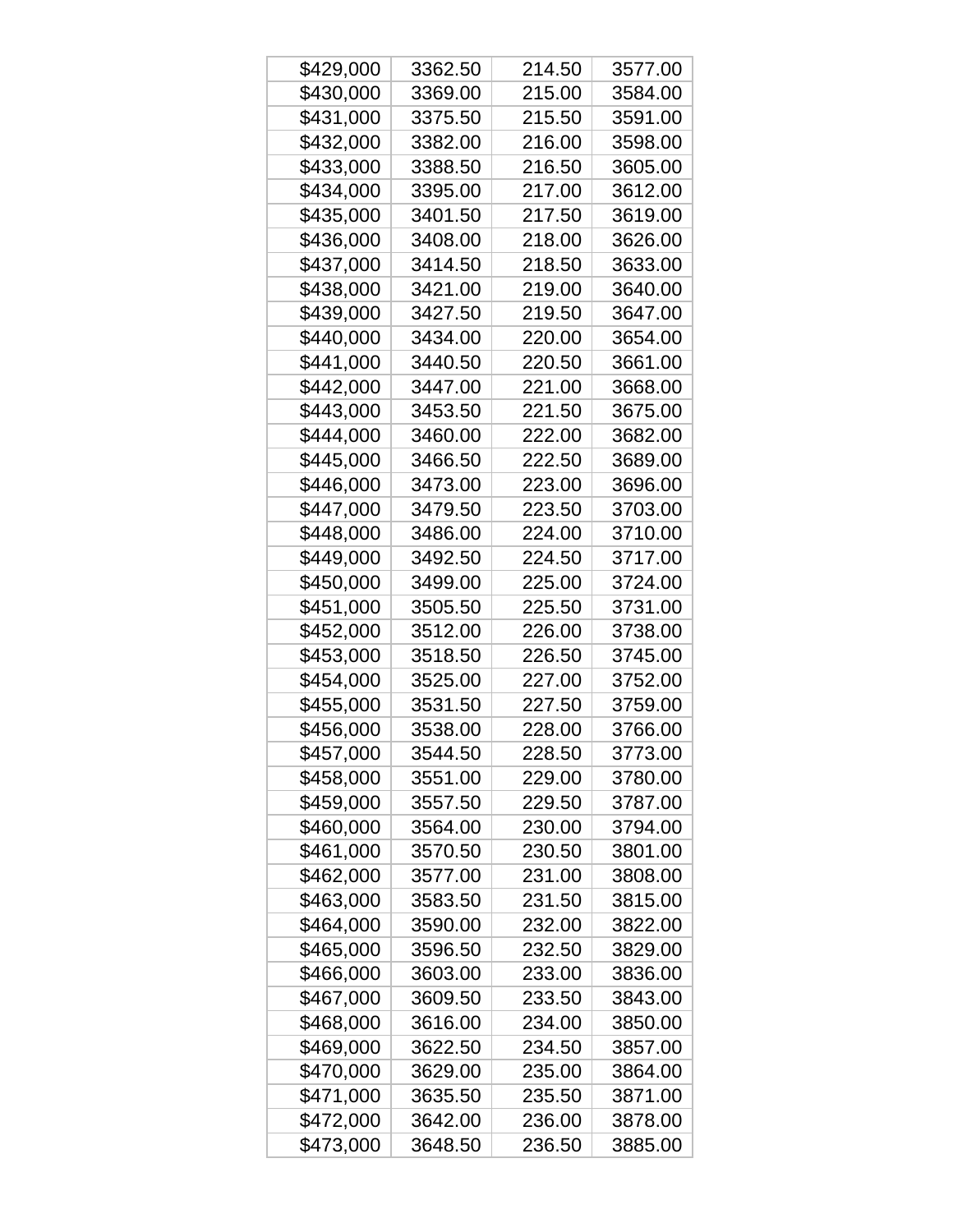| \$474,000 | 3655.00 | 237.00 | 3892.00 |
|-----------|---------|--------|---------|
| \$475,000 | 3661.50 | 237.50 | 3899.00 |
| \$476,000 | 3668.00 | 238.00 | 3906.00 |
| \$477,000 | 3674.50 | 238.50 | 3913.00 |
| \$478,000 | 3681.00 | 239.00 | 3920.00 |
| \$479,000 | 3687.50 | 239.50 | 3927.00 |
| \$480,000 | 3694.00 | 240.00 | 3934.00 |
| \$481,000 | 3700.50 | 240.50 | 3941.00 |
| \$482,000 | 3707.00 | 241.00 | 3948.00 |
| \$483,000 | 3713.50 | 241.50 | 3955.00 |
| \$484,000 | 3720.00 | 242.00 | 3962.00 |
| \$485,000 | 3726.50 | 242.50 | 3969.00 |
| \$486,000 | 3733.00 | 243.00 | 3976.00 |
| \$487,000 | 3739.50 | 243.50 | 3983.00 |
| \$488,000 | 3746.00 | 244.00 | 3990.00 |
| \$489,000 | 3752.50 | 244.50 | 3997.00 |
| \$490,000 | 3759.00 | 245.00 | 4004.00 |
| \$491,000 | 3765.50 | 245.50 | 4011.00 |
| \$492,000 | 3772.00 | 246.00 | 4018.00 |
| \$493,000 | 3778.50 | 246.50 | 4025.00 |
| \$494,000 | 3785.00 | 247.00 | 4032.00 |
| \$495,000 | 3791.50 | 247.50 | 4039.00 |
| \$496,000 | 3798.00 | 248.00 | 4046.00 |
| \$497,000 | 3804.50 | 248.50 | 4053.00 |
| \$498,000 | 3811.00 | 249.00 | 4060.00 |
| \$499,000 | 3817.50 | 249.50 | 4067.00 |
| \$500,000 | 3824.00 | 250.00 | 4074.00 |
| \$501,000 | 3820.40 | 250.50 | 4070.90 |
| \$502,000 | 3825.80 | 251.00 | 4076.80 |
| \$503,000 | 3831.20 | 251.50 | 4082.70 |
| \$504,000 | 3836.60 | 252.00 | 4088.60 |
| \$505,000 | 3842.00 | 252.50 | 4094.50 |
| \$506,000 | 3847.40 | 253.00 | 4100.40 |
| \$507,000 | 3852.80 | 253.50 | 4106.30 |
| \$508,000 | 3858.20 | 254.00 | 4112.20 |
| \$509,000 | 3863.60 | 254.50 | 4118.10 |
| \$510,000 | 3869.00 | 255.00 | 4124.00 |
| \$511,000 | 3874.40 | 255.50 | 4129.90 |
| \$512,000 | 3879.80 | 256.00 | 4135.80 |
| \$513,000 | 3885.20 | 256.50 | 4141.70 |
| \$514,000 | 3890.60 | 257.00 | 4147.60 |
| \$515,000 | 3896.00 | 257.50 | 4153.50 |
| \$516,000 | 3901.40 | 258.00 | 4159.40 |
| \$517,000 | 3906.80 | 258.50 | 4165.30 |
| \$518,000 | 3912.20 | 259.00 | 4171.20 |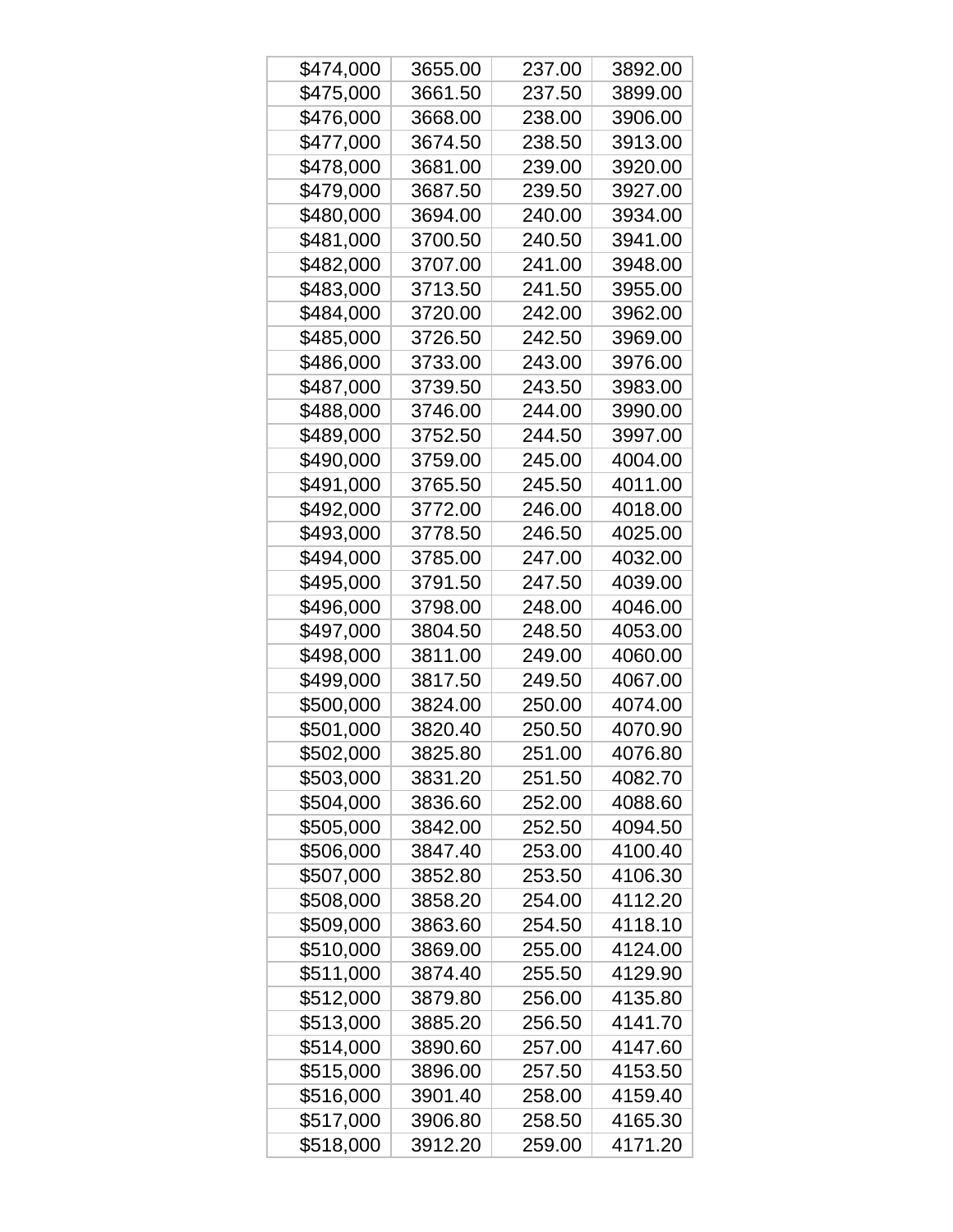| \$519,000 | 3917.60 | 259.50 | 4177.10 |
|-----------|---------|--------|---------|
| \$520,000 | 3923.00 | 260.00 | 4183.00 |
| \$521,000 | 3928.40 | 260.50 | 4188.90 |
| \$522,000 | 3933.80 | 261.00 | 4194.80 |
| \$523,000 | 3939.20 | 261.50 | 4200.70 |
| \$524,000 | 3944.60 | 262.00 | 4206.60 |
| \$525,000 | 3950.00 | 262.50 | 4212.50 |
| \$526,000 | 3955.40 | 263.00 | 4218.40 |
| \$527,000 | 3960.80 | 263.50 | 4224.30 |
| \$528,000 | 3966.20 | 264.00 | 4230.20 |
| \$529,000 | 3971.60 | 264.50 | 4236.10 |
| \$530,000 | 3977.00 | 265.00 | 4242.00 |
| \$531,000 | 3982.40 | 265.50 | 4247.90 |
| \$532,000 | 3987.80 | 266.00 | 4253.80 |
| \$533,000 | 3993.20 | 266.50 | 4259.70 |
| \$534,000 | 3998.60 | 267.00 | 4265.60 |
| \$535,000 | 4004.00 | 267.50 | 4271.50 |
| \$536,000 | 4009.40 | 268.00 | 4277.40 |
| \$537,000 | 4014.80 | 268.50 | 4283.30 |
| \$538,000 | 4020.20 | 269.00 | 4289.20 |
| \$539,000 | 4025.60 | 269.50 | 4295.10 |
| \$540,000 | 4031.00 | 270.00 | 4301.00 |
| \$541,000 | 4036.40 | 270.50 | 4306.90 |
| \$542,000 | 4041.80 | 271.00 | 4312.80 |
| \$543,000 | 4047.20 | 271.50 | 4318.70 |
| \$544,000 | 4052.60 | 272.00 | 4324.60 |
| \$545,000 | 4058.00 | 272.50 | 4330.50 |
| \$546,000 | 4063.40 | 273.00 | 4336.40 |
| \$547,000 | 4068.80 | 273.50 | 4342.30 |
| \$548,000 | 4074.20 | 274.00 | 4348.20 |
| \$549,000 | 4079.60 | 274.50 | 4354.10 |
| \$550,000 | 4085.00 | 275.00 | 4360.00 |
| \$551,000 | 4090.40 | 275.50 | 4365.90 |
| \$552,000 | 4095.80 | 276.00 | 4371.80 |
| \$553,000 | 4101.20 | 276.50 | 4377.70 |
| \$554,000 | 4106.60 | 277.00 | 4383.60 |
| \$555,000 | 4112.00 | 277.50 | 4389.50 |
| \$556,000 | 4117.40 | 278.00 | 4395.40 |
| \$557,000 | 4122.80 | 278.50 | 4401.30 |
| \$558,000 | 4128.20 | 279.00 | 4407.20 |
| \$559,000 | 4133.60 | 279.50 | 4413.10 |
| \$560,000 | 4139.00 | 280.00 | 4419.00 |
| \$561,000 | 4144.40 | 280.50 | 4424.90 |
| \$562,000 | 4149.80 | 281.00 | 4430.80 |
| \$563,000 | 4155.20 | 281.50 | 4436.70 |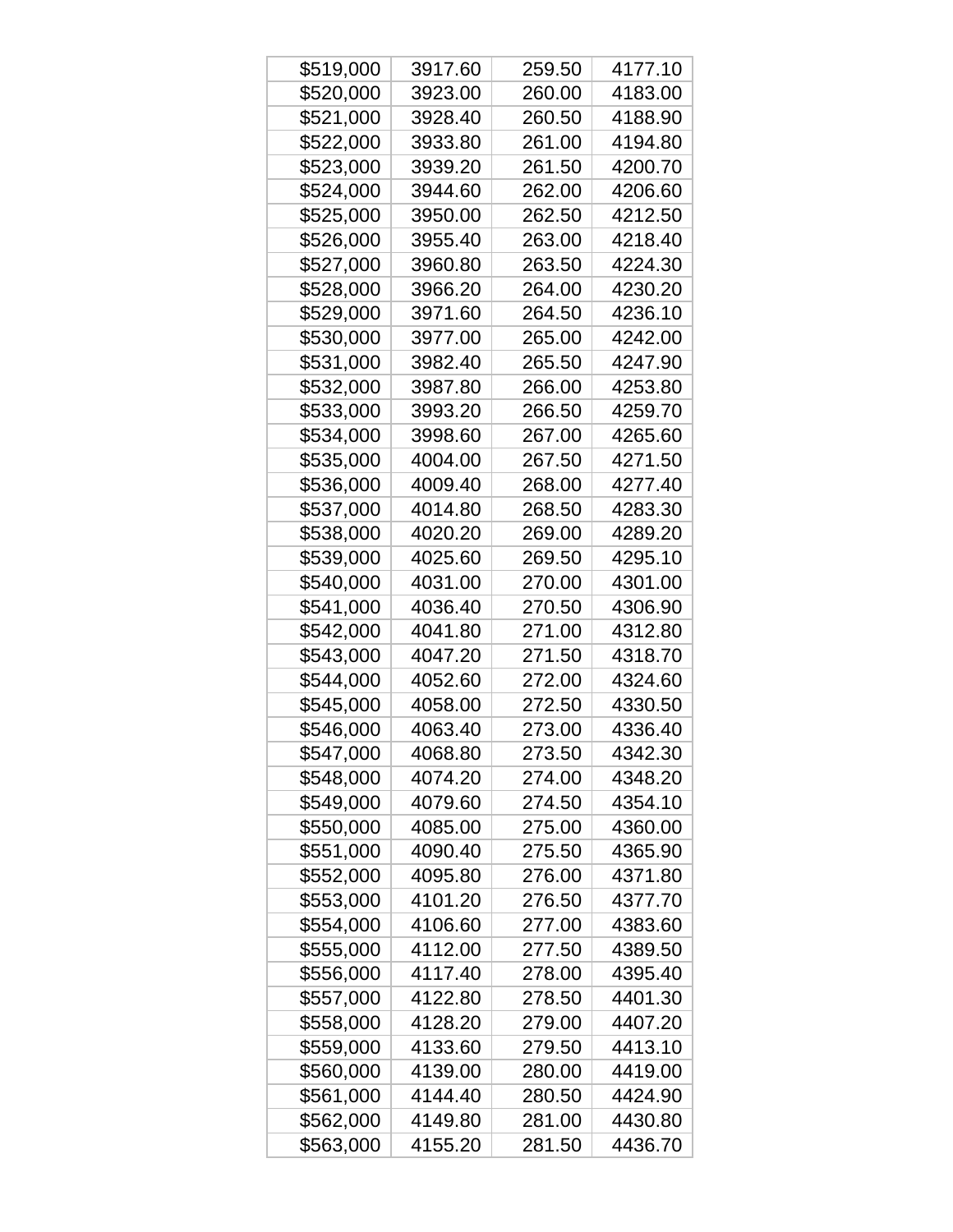| \$564,000 | 4160.60 | 282.00 | 4442.60 |
|-----------|---------|--------|---------|
| \$565,000 | 4166.00 | 282.50 | 4448.50 |
| \$566,000 | 4171.40 | 283.00 | 4454.40 |
| \$567,000 | 4176.80 | 283.50 | 4460.30 |
| \$568,000 | 4182.20 | 284.00 | 4466.20 |
| \$569,000 | 4187.60 | 284.50 | 4472.10 |
| \$570,000 | 4193.00 | 285.00 | 4478.00 |
| \$571,000 | 4198.40 | 285.50 | 4483.90 |
| \$572,000 | 4203.80 | 286.00 | 4489.80 |
| \$573,000 | 4209.20 | 286.50 | 4495.70 |
| \$574,000 | 4214.60 | 287.00 | 4501.60 |
| \$575,000 | 4220.00 | 287.50 | 4507.50 |
| \$576,000 | 4225.40 | 288.00 | 4513.40 |
| \$577,000 | 4230.80 | 288.50 | 4519.30 |
| \$578,000 | 4236.20 | 289.00 | 4525.20 |
| \$579,000 | 4241.60 | 289.50 | 4531.10 |
| \$580,000 | 4247.00 | 290.00 | 4537.00 |
| \$581,000 | 4252.40 | 290.50 | 4542.90 |
| \$582,000 | 4257.80 | 291.00 | 4548.80 |
| \$583,000 | 4263.20 | 291.50 | 4554.70 |
| \$584,000 | 4268.60 | 292.00 | 4560.60 |
| \$585,000 | 4274.00 | 292.50 | 4566.50 |
| \$586,000 | 4279.40 | 293.00 | 4572.40 |
| \$587,000 | 4284.80 | 293.50 | 4578.30 |
| \$588,000 | 4290.20 | 294.00 | 4584.20 |
| \$589,000 | 4295.60 | 294.50 | 4590.10 |
| \$590,000 | 4301.00 | 295.00 | 4596.00 |
| \$591,000 | 4306.40 | 295.50 | 4601.90 |
| \$592,000 | 4311.80 | 296.00 | 4607.80 |
| \$593,000 | 4317.20 | 296.50 | 4613.70 |
| \$594,000 | 4322.60 | 297.00 | 4619.60 |
| \$595,000 | 4328.00 | 297.50 | 4625.50 |
| \$596,000 | 4333.40 | 298.00 | 4631.40 |
| \$597,000 | 4338.80 | 298.50 | 4637.30 |
| \$598,000 | 4344.20 | 299.00 | 4643.20 |
| \$599,000 | 4349.60 | 299.50 | 4649.10 |
| \$600,000 | 4355.00 | 300.00 | 4655.00 |
| \$601,000 | 4360.40 | 300.50 | 4660.90 |
| \$602,000 | 4365.80 | 301.00 | 4666.80 |
| \$603,000 | 4371.20 | 301.50 | 4672.70 |
| \$604,000 | 4376.60 | 302.00 | 4678.60 |
| \$605,000 | 4382.00 | 302.50 | 4684.50 |
| \$606,000 | 4387.40 | 303.00 | 4690.40 |
| \$607,000 | 4392.80 | 303.50 | 4696.30 |
| \$608,000 | 4398.20 | 304.00 | 4702.20 |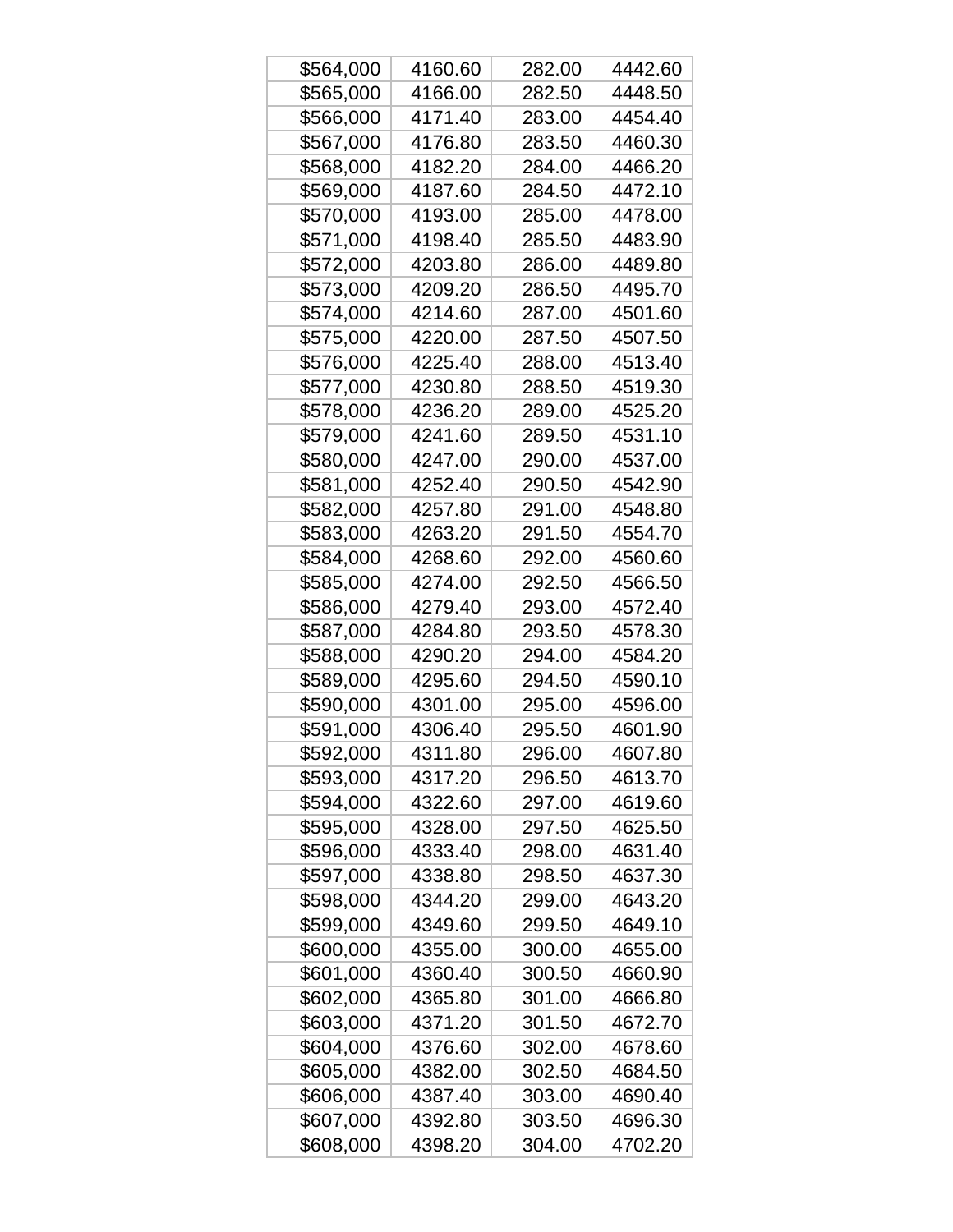| \$609,000 | 4403.60 | 304.50 | 4708.10 |
|-----------|---------|--------|---------|
| \$610,000 | 4409.00 | 305.00 | 4714.00 |
| \$611,000 | 4414.40 | 305.50 | 4719.90 |
| \$612,000 | 4419.80 | 306.00 | 4725.80 |
| \$613,000 | 4425.20 | 306.50 | 4731.70 |
| \$614,000 | 4430.60 | 307.00 | 4737.60 |
| \$615,000 | 4436.00 | 307.50 | 4743.50 |
| \$616,000 | 4441.40 | 308.00 | 4749.40 |
| \$617,000 | 4446.80 | 308.50 | 4755.30 |
| \$618,000 | 4452.20 | 309.00 | 4761.20 |
| \$619,000 | 4457.60 | 309.50 | 4767.10 |
| \$620,000 | 4463.00 | 310.00 | 4773.00 |
| \$621,000 | 4468.40 | 310.50 | 4778.90 |
| \$622,000 | 4473.80 | 311.00 | 4784.80 |
| \$623,000 | 4479.20 | 311.50 | 4790.70 |
| \$624,000 | 4484.60 | 312.00 | 4796.60 |
| \$625,000 | 4490.00 | 312.50 | 4802.50 |
| \$626,000 | 4495.40 | 313.00 | 4808.40 |
| \$627,000 | 4500.80 | 313.50 | 4814.30 |
| \$628,000 | 4506.20 | 314.00 | 4820.20 |
| \$629,000 | 4511.60 | 314.50 | 4826.10 |
| \$630,000 | 4517.00 | 315.00 | 4832.00 |
| \$631,000 | 4522.40 | 315.50 | 4837.90 |
| \$632,000 | 4527.80 | 316.00 | 4843.80 |
| \$633,000 | 4533.20 | 316.50 | 4849.70 |
| \$634,000 | 4538.60 | 317.00 | 4855.60 |
| \$635,000 | 4544.00 | 317.50 | 4861.50 |
| \$636,000 | 4549.40 | 318.00 | 4867.40 |
| \$637,000 | 4554.80 | 318.50 | 4873.30 |
| \$638,000 | 4560.20 | 319.00 | 4879.20 |
| \$639,000 | 4565.60 | 319.50 | 4885.10 |
| \$640,000 | 4571.00 | 320.00 | 4891.00 |
| \$641,000 | 4576.40 | 320.50 | 4896.90 |
| \$642,000 | 4581.80 | 321.00 | 4902.80 |
| \$643,000 | 4587.20 | 321.50 | 4908.70 |
| \$644,000 | 4592.60 | 322.00 | 4914.60 |
| \$645,000 | 4598.00 | 322.50 | 4920.50 |
| \$646,000 | 4603.40 | 323.00 | 4926.40 |
| \$647,000 | 4608.80 | 323.50 | 4932.30 |
| \$648,000 | 4614.20 | 324.00 | 4938.20 |
| \$649,000 | 4619.60 | 324.50 | 4944.10 |
| \$650,000 | 4625.00 | 325.00 | 4950.00 |
| \$651,000 | 4630.40 | 325.50 | 4955.90 |
| \$652,000 | 4635.80 | 326.00 | 4961.80 |
| \$653,000 | 4641.20 | 326.50 | 4967.70 |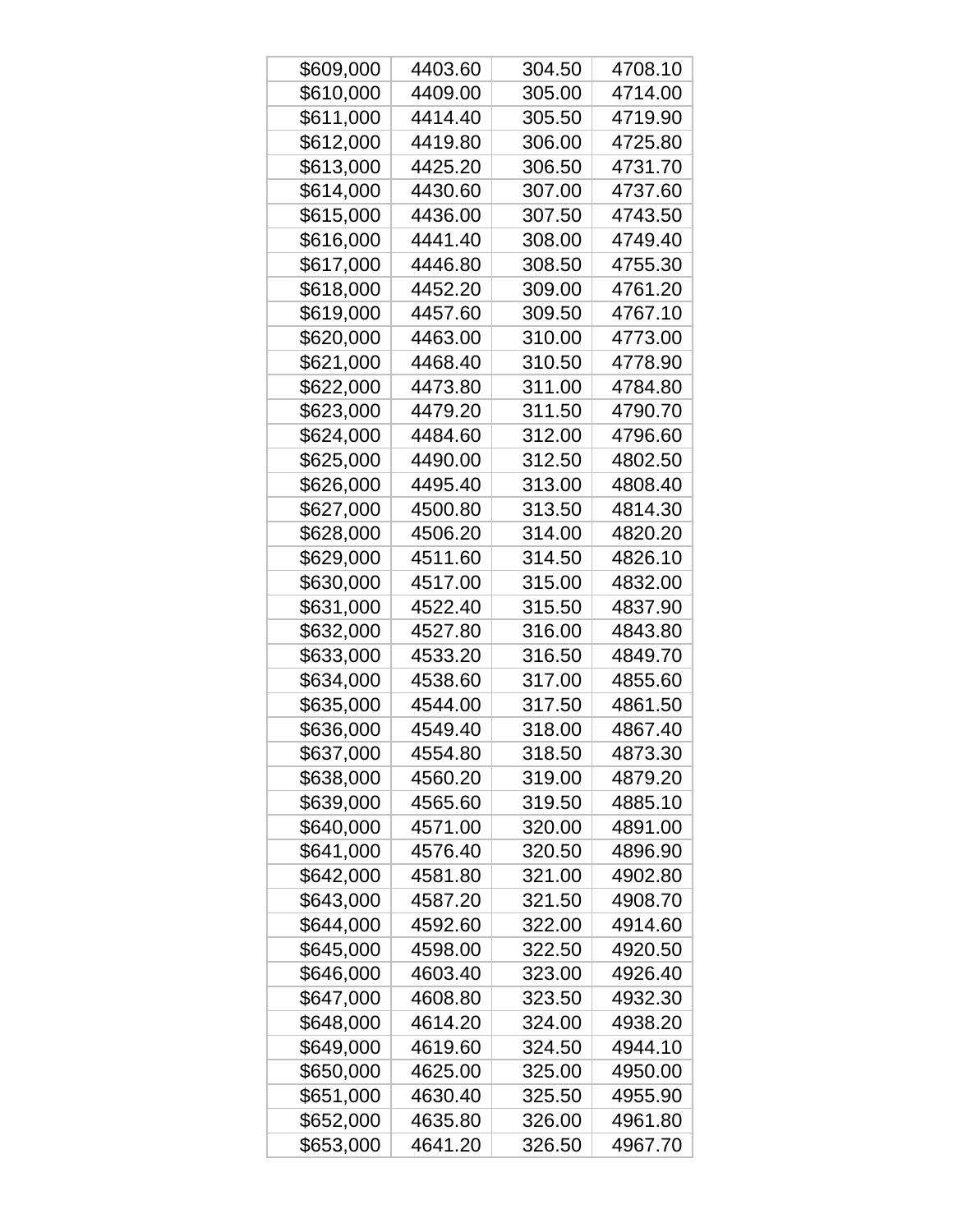| \$654,000 | 4646.60 | 327.00 | 4973.60 |
|-----------|---------|--------|---------|
| \$655,000 | 4652.00 | 327.50 | 4979.50 |
| \$656,000 | 4657.40 | 328.00 | 4985.40 |
| \$657,000 | 4662.80 | 328.50 | 4991.30 |
| \$658,000 | 4668.20 | 329.00 | 4997.20 |
| \$659,000 | 4673.60 | 329.50 | 5003.10 |
| \$660,000 | 4679.00 | 330.00 | 5009.00 |
| \$661,000 | 4684.40 | 330.50 | 5014.90 |
| \$662,000 | 4689.80 | 331.00 | 5020.80 |
| \$663,000 | 4695.20 | 331.50 | 5026.70 |
| \$664,000 | 4700.60 | 332.00 | 5032.60 |
| \$665,000 | 4706.00 | 332.50 | 5038.50 |
| \$666,000 | 4711.40 | 333.00 | 5044.40 |
| \$667,000 | 4716.80 | 333.50 | 5050.30 |
| \$668,000 | 4722.20 | 334.00 | 5056.20 |
| \$669,000 | 4727.60 | 334.50 | 5062.10 |
| \$670,000 | 4733.00 | 335.00 | 5068.00 |
| \$671,000 | 4738.40 | 335.50 | 5073.90 |
| \$672,000 | 4743.80 | 336.00 | 5079.80 |
| \$673,000 | 4749.20 | 336.50 | 5085.70 |
| \$674,000 | 4754.60 | 337.00 | 5091.60 |
| \$675,000 | 4760.00 | 337.50 | 5097.50 |
| \$676,000 | 4765.40 | 338.00 | 5103.40 |
| \$677,000 | 4770.80 | 338.50 | 5109.30 |
| \$678,000 | 4776.20 | 339.00 | 5115.20 |
| \$679,000 | 4781.60 | 339.50 | 5121.10 |
| \$680,000 | 4787.00 | 340.00 | 5127.00 |
| \$681,000 | 4792.40 | 340.50 | 5132.90 |
| \$682,000 | 4797.80 | 341.00 | 5138.80 |
| \$683,000 | 4803.20 | 341.50 | 5144.70 |
| \$684,000 | 4808.60 | 342.00 | 5150.60 |
| \$685,000 | 4814.00 | 342.50 | 5156.50 |
| \$686,000 | 4819.40 | 343.00 | 5162.40 |
| \$687,000 | 4824.80 | 343.50 | 5168.30 |
| \$688,000 | 4830.20 | 344.00 | 5174.20 |
| \$689,000 | 4835.60 | 344.50 | 5180.10 |
| \$690,000 | 4841.00 | 345.00 | 5186.00 |
| \$691,000 | 4846.40 | 345.50 | 5191.90 |
| \$692,000 | 4851.80 | 346.00 | 5197.80 |
| \$693,000 | 4857.20 | 346.50 | 5203.70 |
| \$694,000 | 4862.60 | 347.00 | 5209.60 |
| \$695,000 | 4868.00 | 347.50 | 5215.50 |
| \$696,000 | 4873.40 | 348.00 | 5221.40 |
| \$697,000 | 4878.80 | 348.50 | 5227.30 |
| \$698,000 | 4884.20 | 349.00 | 5233.20 |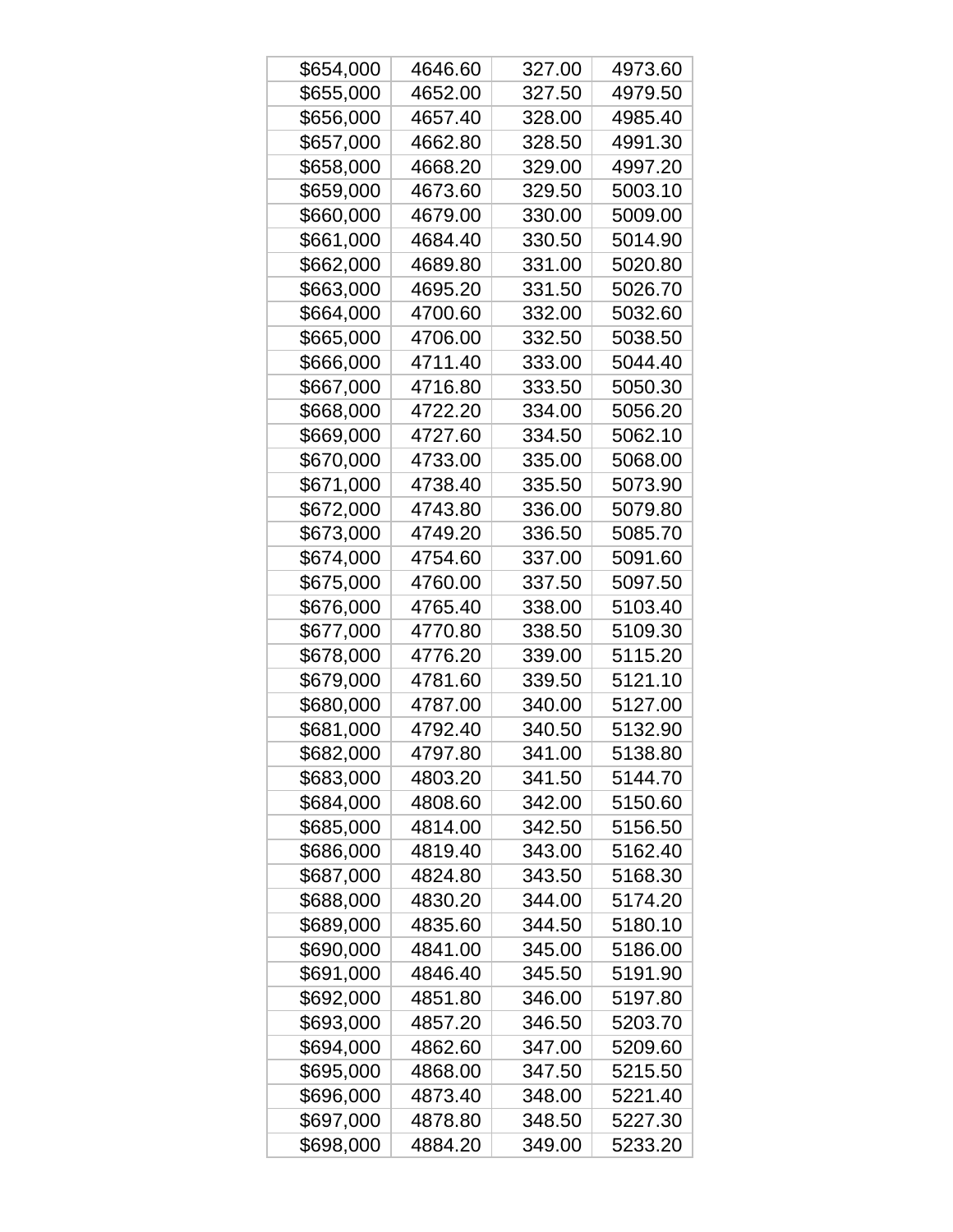| \$699,000 | 4889.60 | 349.50 | 5239.10 |
|-----------|---------|--------|---------|
| \$700,000 | 4895.00 | 350.00 | 5245.00 |
| \$701,000 | 4900.40 | 350.50 | 5250.90 |
| \$702,000 | 4905.80 | 351.00 | 5256.80 |
| \$703,000 | 4911.20 | 351.50 | 5262.70 |
| \$704,000 | 4916.60 | 352.00 | 5268.60 |
| \$705,000 | 4922.00 | 352.50 | 5274.50 |
| \$706,000 | 4927.40 | 353.00 | 5280.40 |
| \$707,000 | 4932.80 | 353.50 | 5286.30 |
| \$708,000 | 4938.20 | 354.00 | 5292.20 |
| \$709,000 | 4943.60 | 354.50 | 5298.10 |
| \$710,000 | 4949.00 | 355.00 | 5304.00 |
| \$711,000 | 4954.40 | 355.50 | 5309.90 |
| \$712,000 | 4959.80 | 356.00 | 5315.80 |
| \$713,000 | 4965.20 | 356.50 | 5321.70 |
| \$714,000 | 4970.60 | 357.00 | 5327.60 |
| \$715,000 | 4976.00 | 357.50 | 5333.50 |
| \$716,000 | 4981.40 | 358.00 | 5339.40 |
| \$717,000 | 4986.80 | 358.50 | 5345.30 |
| \$718,000 | 4992.20 | 359.00 | 5351.20 |
| \$719,000 | 4997.60 | 359.50 | 5357.10 |
| \$720,000 | 5003.00 | 360.00 | 5363.00 |
| \$721,000 | 5008.40 | 360.50 | 5368.90 |
| \$722,000 | 5013.80 | 361.00 | 5374.80 |
| \$723,000 | 5019.20 | 361.50 | 5380.70 |
| \$724,000 | 5024.60 | 362.00 | 5386.60 |
| \$725,000 | 5030.00 | 362.50 | 5392.50 |
| \$726,000 | 5035.40 | 363.00 | 5398.40 |
| \$727,000 | 5040.80 | 363.50 | 5404.30 |
| \$728,000 | 5046.20 | 364.00 | 5410.20 |
| \$729,000 | 5051.60 | 364.50 | 5416.10 |
| \$730,000 | 5057.00 | 365.00 | 5422.00 |
| \$731,000 | 5062.40 | 365.50 | 5427.90 |
| \$732,000 | 5067.80 | 366.00 | 5433.80 |
| \$733,000 | 5073.20 | 366.50 | 5439.70 |
| \$734,000 | 5078.60 | 367.00 | 5445.60 |
| \$735,000 | 5084.00 | 367.50 | 5451.50 |
| \$736,000 | 5089.40 | 368.00 | 5457.40 |
| \$737,000 | 5094.80 | 368.50 | 5463.30 |
| \$738,000 | 5100.20 | 369.00 | 5469.20 |
| \$739,000 | 5105.60 | 369.50 | 5475.10 |
| \$740,000 | 5111.00 | 370.00 | 5481.00 |
| \$741,000 | 5116.40 | 370.50 | 5486.90 |
| \$742,000 | 5121.80 | 371.00 | 5492.80 |
| \$743,000 | 5127.20 | 371.50 | 5498.70 |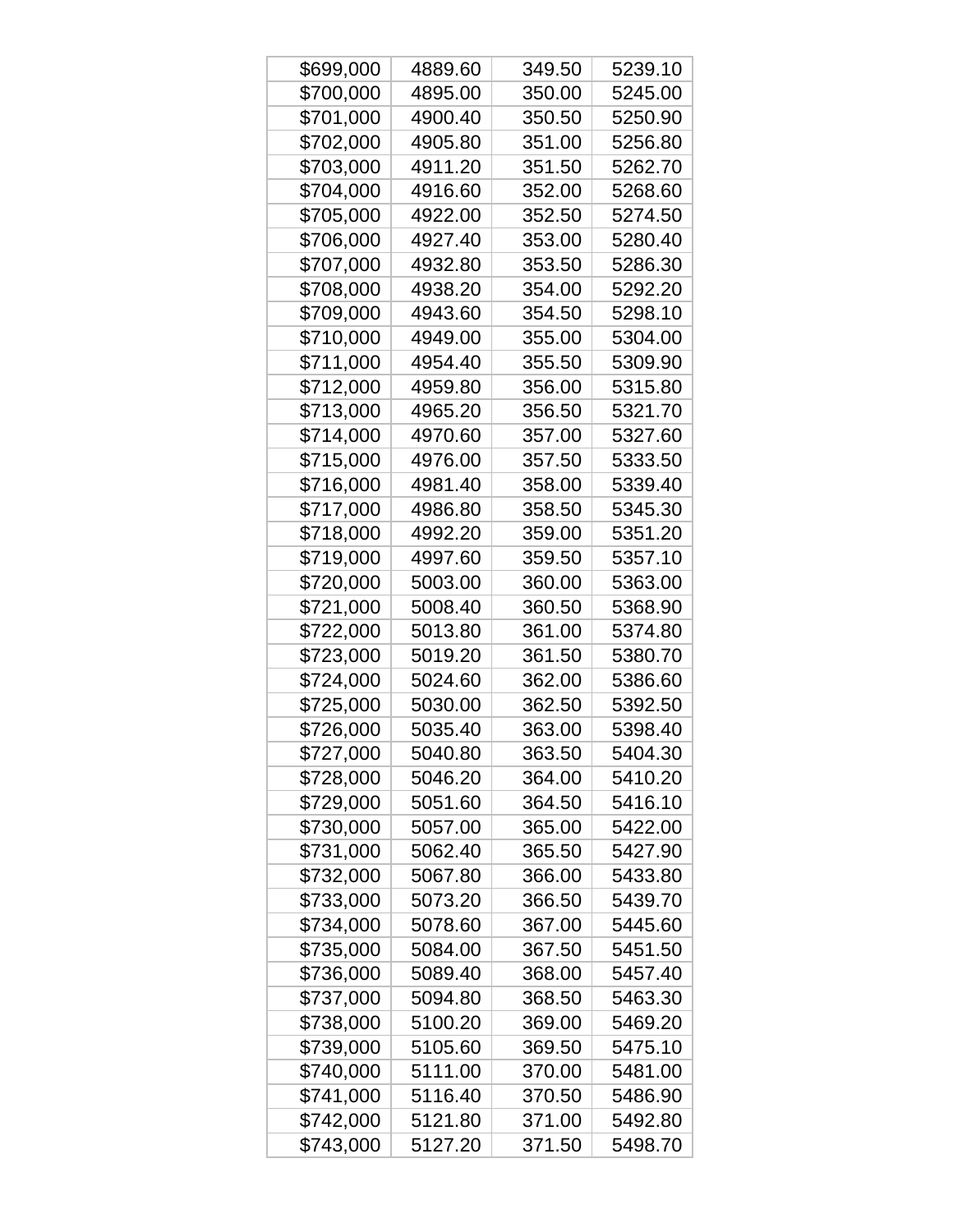| \$744,000 | 5132.60 | 372.00 | 5504.60 |
|-----------|---------|--------|---------|
| \$745,000 | 5138.00 | 372.50 | 5510.50 |
| \$746,000 | 5143.40 | 373.00 | 5516.40 |
| \$747,000 | 5148.80 | 373.50 | 5522.30 |
| \$748,000 | 5154.20 | 374.00 | 5528.20 |
| \$749,000 | 5159.60 | 374.50 | 5534.10 |
| \$750,000 | 5165.00 | 375.00 | 5540.00 |
| \$751,000 | 5170.40 | 375.50 | 5545.90 |
| \$752,000 | 5175.80 | 376.00 | 5551.80 |
| \$753,000 | 5181.20 | 376.50 | 5557.70 |
| \$754,000 | 5186.60 | 377.00 | 5563.60 |
| \$755,000 | 5192.00 | 377.50 | 5569.50 |
| \$756,000 | 5197.40 | 378.00 | 5575.40 |
| \$757,000 | 5202.80 | 378.50 | 5581.30 |
| \$758,000 | 5208.20 | 379.00 | 5587.20 |
| \$759,000 | 5213.60 | 379.50 | 5593.10 |
| \$760,000 | 5219.00 | 380.00 | 5599.00 |
| \$761,000 | 5224.40 | 380.50 | 5604.90 |
| \$762,000 | 5229.80 | 381.00 | 5610.80 |
| \$763,000 | 5235.20 | 381.50 | 5616.70 |
| \$764,000 | 5240.60 | 382.00 | 5622.60 |
| \$765,000 | 5246.00 | 382.50 | 5628.50 |
| \$766,000 | 5251.40 | 383.00 | 5634.40 |
| \$767,000 | 5256.80 | 383.50 | 5640.30 |
| \$768,000 | 5262.20 | 384.00 | 5646.20 |
| \$769,000 | 5267.60 | 384.50 | 5652.10 |
| \$770,000 | 5273.00 | 385.00 | 5658.00 |
| \$771,000 | 5278.40 | 385.50 | 5663.90 |
| \$772,000 | 5283.80 | 386.00 | 5669.80 |
| \$773,000 | 5289.20 | 386.50 | 5675.70 |
| \$774,000 | 5294.60 | 387.00 | 5681.60 |
| \$775,000 | 5300.00 | 387.50 | 5687.50 |
| \$776,000 | 5305.40 | 388.00 | 5693.40 |
| \$777,000 | 5310.80 | 388.50 | 5699.30 |
| \$778,000 | 5316.20 | 389.00 | 5705.20 |
| \$779,000 | 5321.60 | 389.50 | 5711.10 |
| \$780,000 | 5327.00 | 390.00 | 5717.00 |
| \$781,000 | 5332.40 | 390.50 | 5722.90 |
| \$782,000 | 5337.80 | 391.00 | 5728.80 |
| \$783,000 | 5343.20 | 391.50 | 5734.70 |
| \$784,000 | 5348.60 | 392.00 | 5740.60 |
| \$785,000 | 5354.00 | 392.50 | 5746.50 |
| \$786,000 | 5359.40 | 393.00 | 5752.40 |
| \$787,000 | 5364.80 | 393.50 | 5758.30 |
| \$788,000 | 5370.20 | 394.00 | 5764.20 |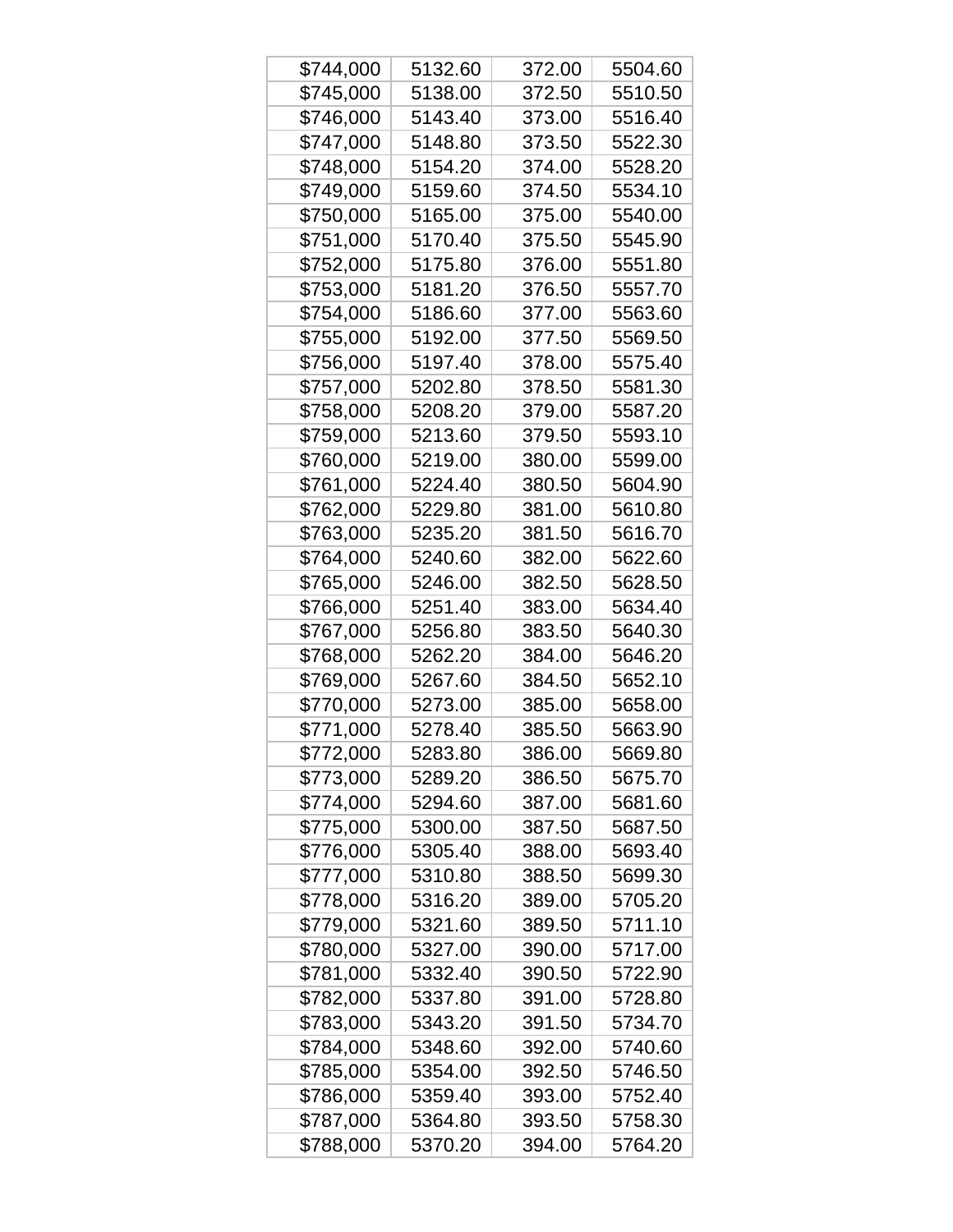| \$789,000 | 5375.60 | 394.50 | 5770.10 |
|-----------|---------|--------|---------|
| \$790,000 | 5381.00 | 395.00 | 5776.00 |
| \$791,000 | 5386.40 | 395.50 | 5781.90 |
| \$792,000 | 5391.80 | 396.00 | 5787.80 |
| \$793,000 | 5397.20 | 396.50 | 5793.70 |
| \$794,000 | 5402.60 | 397.00 | 5799.60 |
| \$795,000 | 5408.00 | 397.50 | 5805.50 |
| \$796,000 | 5413.40 | 398.00 | 5811.40 |
| \$797,000 | 5418.80 | 398.50 | 5817.30 |
| \$798,000 | 5424.20 | 399.00 | 5823.20 |
| \$799,000 | 5429.60 | 399.50 | 5829.10 |
| \$800,000 | 5435.00 | 400.00 | 5835.00 |
| \$801,000 | 5440.40 | 400.50 | 5840.90 |
| \$802,000 | 5445.80 | 401.00 | 5846.80 |
| \$803,000 | 5451.20 | 401.50 | 5852.70 |
| \$804,000 | 5456.60 | 402.00 | 5858.60 |
| \$805,000 | 5462.00 | 402.50 | 5864.50 |
| \$806,000 | 5467.40 | 403.00 | 5870.40 |
| \$807,000 | 5472.80 | 403.50 | 5876.30 |
| \$808,000 | 5478.20 | 404.00 | 5882.20 |
| \$809,000 | 5483.60 | 404.50 | 5888.10 |
| \$810,000 | 5489.00 | 405.00 | 5894.00 |
| \$811,000 | 5494.40 | 405.50 | 5899.90 |
| \$812,000 | 5499.80 | 406.00 | 5905.80 |
| \$813,000 | 5505.20 | 406.50 | 5911.70 |
| \$814,000 | 5510.60 | 407.00 | 5917.60 |
| \$815,000 | 5516.00 | 407.50 | 5923.50 |
| \$816,000 | 5521.40 | 408.00 | 5929.40 |
| \$817,000 | 5526.80 | 408.50 | 5935.30 |
| \$818,000 | 5532.20 | 409.00 | 5941.20 |
| \$819,000 | 5537.60 | 409.50 | 5947.10 |
| \$820,000 | 5543.00 | 410.00 | 5953.00 |
| \$821,000 | 5548.40 | 410.50 | 5958.90 |
| \$822,000 | 5553.80 | 411.00 | 5964.80 |
| \$823,000 | 5559.20 | 411.50 | 5970.70 |
| \$824,000 | 5564.60 | 412.00 | 5976.60 |
| \$825,000 | 5570.00 | 412.50 | 5982.50 |
| \$826,000 | 5575.40 | 413.00 | 5988.40 |
| \$827,000 | 5580.80 | 413.50 | 5994.30 |
| \$828,000 | 5586.20 | 414.00 | 6000.20 |
| \$829,000 | 5591.60 | 414.50 | 6006.10 |
| \$830,000 | 5597.00 | 415.00 | 6012.00 |
| \$831,000 | 5602.40 | 415.50 | 6017.90 |
| \$832,000 | 5607.80 | 416.00 | 6023.80 |
| \$833,000 | 5613.20 | 416.50 | 6029.70 |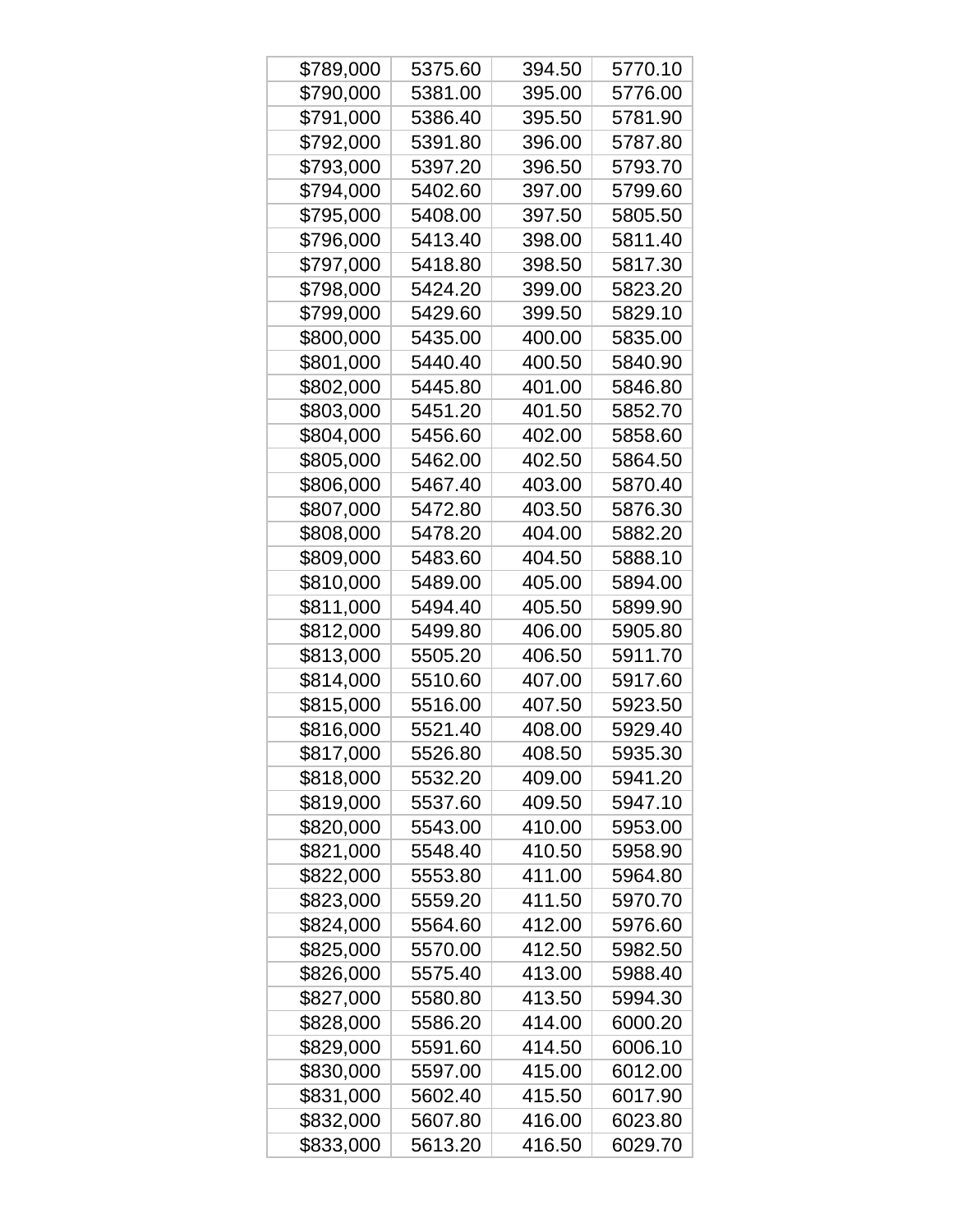| \$834,000 | 5618.60 | 417.00 | 6035.60 |
|-----------|---------|--------|---------|
| \$835,000 | 5624.00 | 417.50 | 6041.50 |
| \$836,000 | 5629.40 | 418.00 | 6047.40 |
| \$837,000 | 5634.80 | 418.50 | 6053.30 |
| \$838,000 | 5640.20 | 419.00 | 6059.20 |
| \$839,000 | 5645.60 | 419.50 | 6065.10 |
| \$840,000 | 5651.00 | 420.00 | 6071.00 |
| \$841,000 | 5656.40 | 420.50 | 6076.90 |
| \$842,000 | 5661.80 | 421.00 | 6082.80 |
| \$843,000 | 5667.20 | 421.50 | 6088.70 |
| \$844,000 | 5672.60 | 422.00 | 6094.60 |
| \$845,000 | 5678.00 | 422.50 | 6100.50 |
| \$846,000 | 5683.40 | 423.00 | 6106.40 |
| \$847,000 | 5688.80 | 423.50 | 6112.30 |
| \$848,000 | 5694.20 | 424.00 | 6118.20 |
| \$849,000 | 5699.60 | 424.50 | 6124.10 |
| \$850,000 | 5705.00 | 425.00 | 6130.00 |
| \$851,000 | 5710.40 | 425.50 | 6135.90 |
| \$852,000 | 5715.80 | 426.00 | 6141.80 |
| \$853,000 | 5721.20 | 426.50 | 6147.70 |
| \$854,000 | 5726.60 | 427.00 | 6153.60 |
| \$855,000 | 5732.00 | 427.50 | 6159.50 |
| \$856,000 | 5737.40 | 428.00 | 6165.40 |
| \$857,000 | 5742.80 | 428.50 | 6171.30 |
| \$858,000 | 5748.20 | 429.00 | 6177.20 |
| \$859,000 | 5753.60 | 429.50 | 6183.10 |
| \$860,000 | 5759.00 | 430.00 | 6189.00 |
| \$861,000 | 5764.40 | 430.50 | 6194.90 |
| \$862,000 | 5769.80 | 431.00 | 6200.80 |
| \$863,000 | 5775.20 | 431.50 | 6206.70 |
| \$864,000 | 5780.60 | 432.00 | 6212.60 |
| \$865,000 | 5786.00 | 432.50 | 6218.50 |
| \$866,000 | 5791.40 | 433.00 | 6224.40 |
| \$867,000 | 5796.80 | 433.50 | 6230.30 |
| \$868,000 | 5802.20 | 434.00 | 6236.20 |
| \$869,000 | 5807.60 | 434.50 | 6242.10 |
| \$870,000 | 5813.00 | 435.00 | 6248.00 |
| \$871,000 | 5818.40 | 435.50 | 6253.90 |
| \$872,000 | 5823.80 | 436.00 | 6259.80 |
| \$873,000 | 5829.20 | 436.50 | 6265.70 |
| \$874,000 | 5834.60 | 437.00 | 6271.60 |
| \$875,000 | 5840.00 | 437.50 | 6277.50 |
| \$876,000 | 5845.40 | 438.00 | 6283.40 |
| \$877,000 | 5850.80 | 438.50 | 6289.30 |
| \$878,000 | 5856.20 | 439.00 | 6295.20 |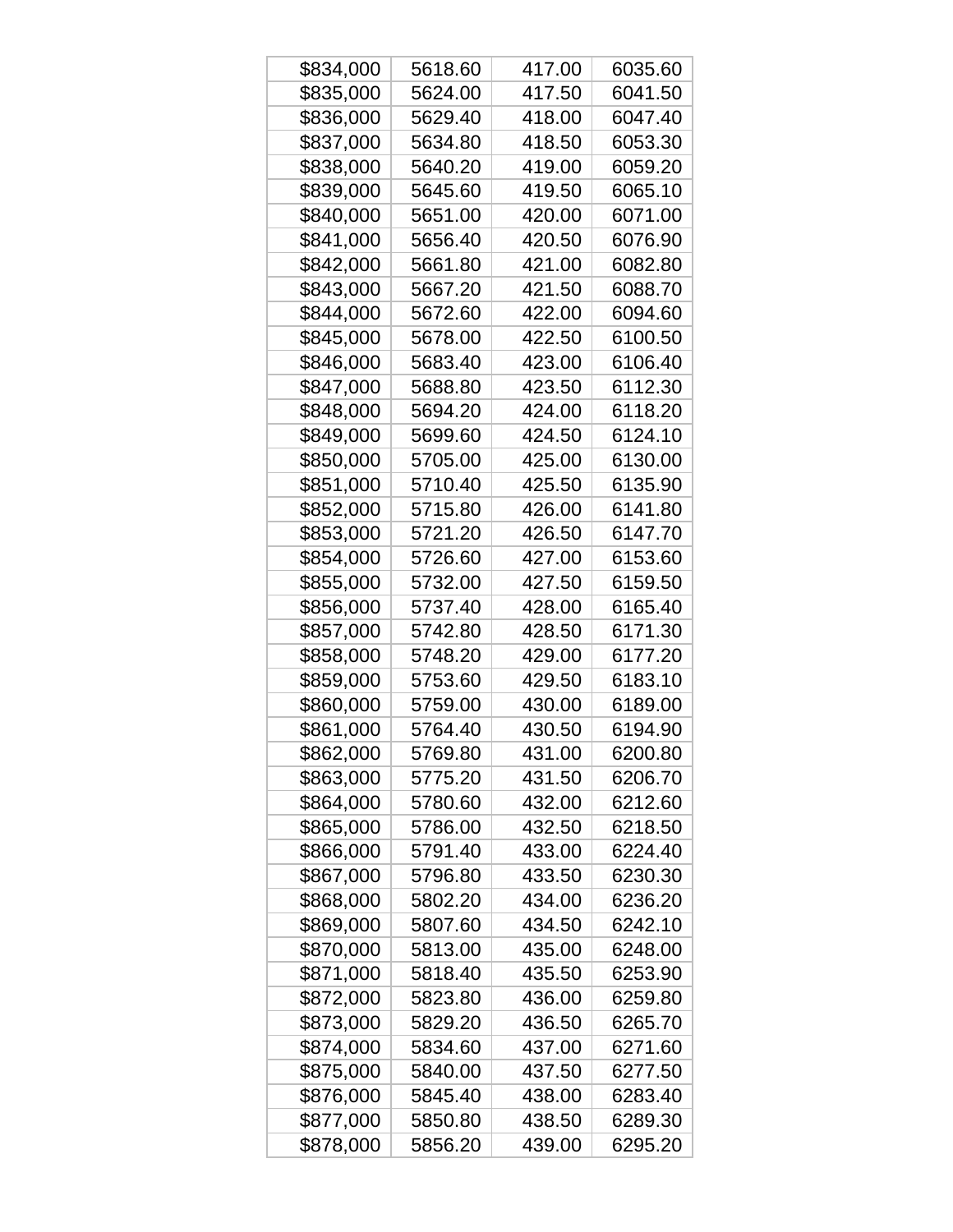| \$879,000 | 5861.60 | 439.50 | 6301.10 |
|-----------|---------|--------|---------|
| \$880,000 | 5867.00 | 440.00 | 6307.00 |
| \$881,000 | 5872.40 | 440.50 | 6312.90 |
| \$882,000 | 5877.80 | 441.00 | 6318.80 |
| \$883,000 | 5883.20 | 441.50 | 6324.70 |
| \$884,000 | 5888.60 | 442.00 | 6330.60 |
| \$885,000 | 5894.00 | 442.50 | 6336.50 |
| \$886,000 | 5899.40 | 443.00 | 6342.40 |
| \$887,000 | 5904.80 | 443.50 | 6348.30 |
| \$888,000 | 5910.20 | 444.00 | 6354.20 |
| \$889,000 | 5915.60 | 444.50 | 6360.10 |
| \$890,000 | 5921.00 | 445.00 | 6366.00 |
| \$891,000 | 5926.40 | 445.50 | 6371.90 |
| \$892,000 | 5931.80 | 446.00 | 6377.80 |
| \$893,000 | 5937.20 | 446.50 | 6383.70 |
| \$894,000 | 5942.60 | 447.00 | 6389.60 |
| \$895,000 | 5948.00 | 447.50 | 6395.50 |
| \$896,000 | 5953.40 | 448.00 | 6401.40 |
| \$897,000 | 5958.80 | 448.50 | 6407.30 |
| \$898,000 | 5964.20 | 449.00 | 6413.20 |
| \$899,000 | 5969.60 | 449.50 | 6419.10 |
| \$900,000 | 5975.00 | 450.00 | 6425.00 |
| \$901,000 | 5980.40 | 450.50 | 6430.90 |
| \$902,000 | 5985.80 | 451.00 | 6436.80 |
| \$903,000 | 5991.20 | 451.50 | 6442.70 |
| \$904,000 | 5996.60 | 452.00 | 6448.60 |
| \$905,000 | 6002.00 | 452.50 | 6454.50 |
| \$906,000 | 6007.40 | 453.00 | 6460.40 |
| \$907,000 | 6012.80 | 453.50 | 6466.30 |
| \$908,000 | 6018.20 | 454.00 | 6472.20 |
| \$909,000 | 6023.60 | 454.50 | 6478.10 |
| \$910,000 | 6029.00 | 455.00 | 6484.00 |
| \$911,000 | 6034.40 | 455.50 | 6489.90 |
| \$912,000 | 6039.80 | 456.00 | 6495.80 |
| \$913,000 | 6045.20 | 456.50 | 6501.70 |
| \$914,000 | 6050.60 | 457.00 | 6507.60 |
| \$915,000 | 6056.00 | 457.50 | 6513.50 |
| \$916,000 | 6061.40 | 458.00 | 6519.40 |
| \$917,000 | 6066.80 | 458.50 | 6525.30 |
| \$918,000 | 6072.20 | 459.00 | 6531.20 |
| \$919,000 | 6077.60 | 459.50 | 6537.10 |
| \$920,000 | 6083.00 | 460.00 | 6543.00 |
| \$921,000 | 6088.40 | 460.50 | 6548.90 |
| \$922,000 | 6093.80 | 461.00 | 6554.80 |
| \$923,000 | 6099.20 | 461.50 | 6560.70 |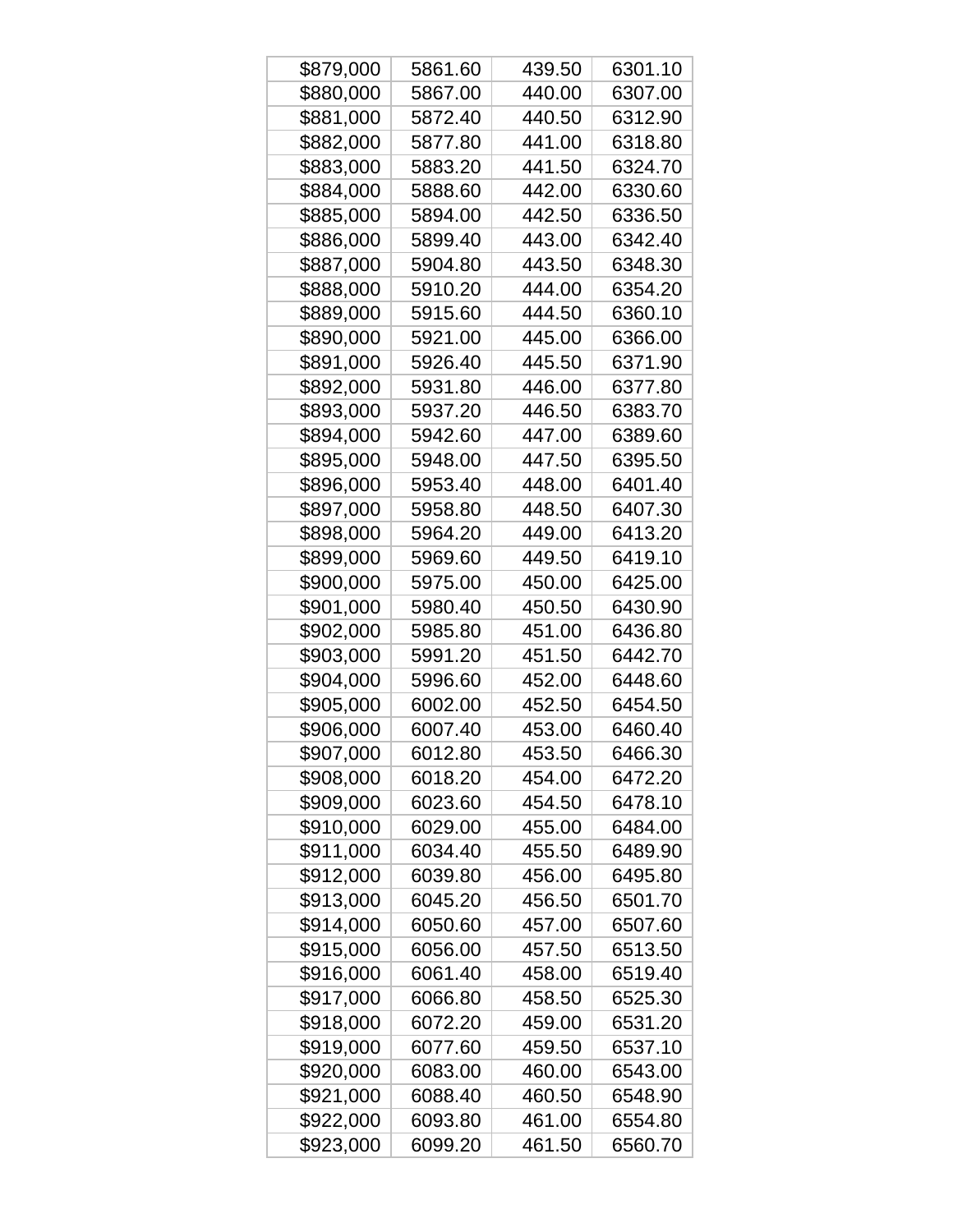| \$924,000 | 6104.60 | 462.00 | 6566.60 |
|-----------|---------|--------|---------|
| \$925,000 | 6110.00 | 462.50 | 6572.50 |
| \$926,000 | 6115.40 | 463.00 | 6578.40 |
| \$927,000 | 6120.80 | 463.50 | 6584.30 |
| \$928,000 | 6126.20 | 464.00 | 6590.20 |
| \$929,000 | 6131.60 | 464.50 | 6596.10 |
| \$930,000 | 6137.00 | 465.00 | 6602.00 |
| \$931,000 | 6142.40 | 465.50 | 6607.90 |
| \$932,000 | 6147.80 | 466.00 | 6613.80 |
| \$933,000 | 6153.20 | 466.50 | 6619.70 |
| \$934,000 | 6158.60 | 467.00 | 6625.60 |
| \$935,000 | 6164.00 | 467.50 | 6631.50 |
| \$936,000 | 6169.40 | 468.00 | 6637.40 |
| \$937,000 | 6174.80 | 468.50 | 6643.30 |
| \$938,000 | 6180.20 | 469.00 | 6649.20 |
| \$939,000 | 6185.60 | 469.50 | 6655.10 |
| \$940,000 | 6191.00 | 470.00 | 6661.00 |
| \$941,000 | 6196.40 | 470.50 | 6666.90 |
| \$942,000 | 6201.80 | 471.00 | 6672.80 |
| \$943,000 | 6207.20 | 471.50 | 6678.70 |
| \$944,000 | 6212.60 | 472.00 | 6684.60 |
| \$945,000 | 6218.00 | 472.50 | 6690.50 |
| \$946,000 | 6223.40 | 473.00 | 6696.40 |
| \$947,000 | 6228.80 | 473.50 | 6702.30 |
| \$948,000 | 6234.20 | 474.00 | 6708.20 |
| \$949,000 | 6239.60 | 474.50 | 6714.10 |
| \$950,000 | 6245.00 | 475.00 | 6720.00 |
| \$951,000 | 6250.40 | 475.50 | 6725.90 |
| \$952,000 | 6255.80 | 476.00 | 6731.80 |
| \$953,000 | 6261.20 | 476.50 | 6737.70 |
| \$954,000 | 6266.60 | 477.00 | 6743.60 |
| \$955,000 | 6272.00 | 477.50 | 6749.50 |
| \$956,000 | 6277.40 | 478.00 | 6755.40 |
| \$957,000 | 6282.80 | 478.50 | 6761.30 |
| \$958,000 | 6288.20 | 479.00 | 6767.20 |
| \$959,000 | 6293.60 | 479.50 | 6773.10 |
| \$960,000 | 6299.00 | 480.00 | 6779.00 |
| \$961,000 | 6304.40 | 480.50 | 6784.90 |
| \$962,000 | 6309.80 | 481.00 | 6790.80 |
| \$963,000 | 6315.20 | 481.50 | 6796.70 |
| \$964,000 | 6320.60 | 482.00 | 6802.60 |
| \$965,000 | 6326.00 | 482.50 | 6808.50 |
| \$966,000 | 6331.40 | 483.00 | 6814.40 |
| \$967,000 | 6336.80 | 483.50 | 6820.30 |
| \$968,000 | 6342.20 | 484.00 | 6826.20 |